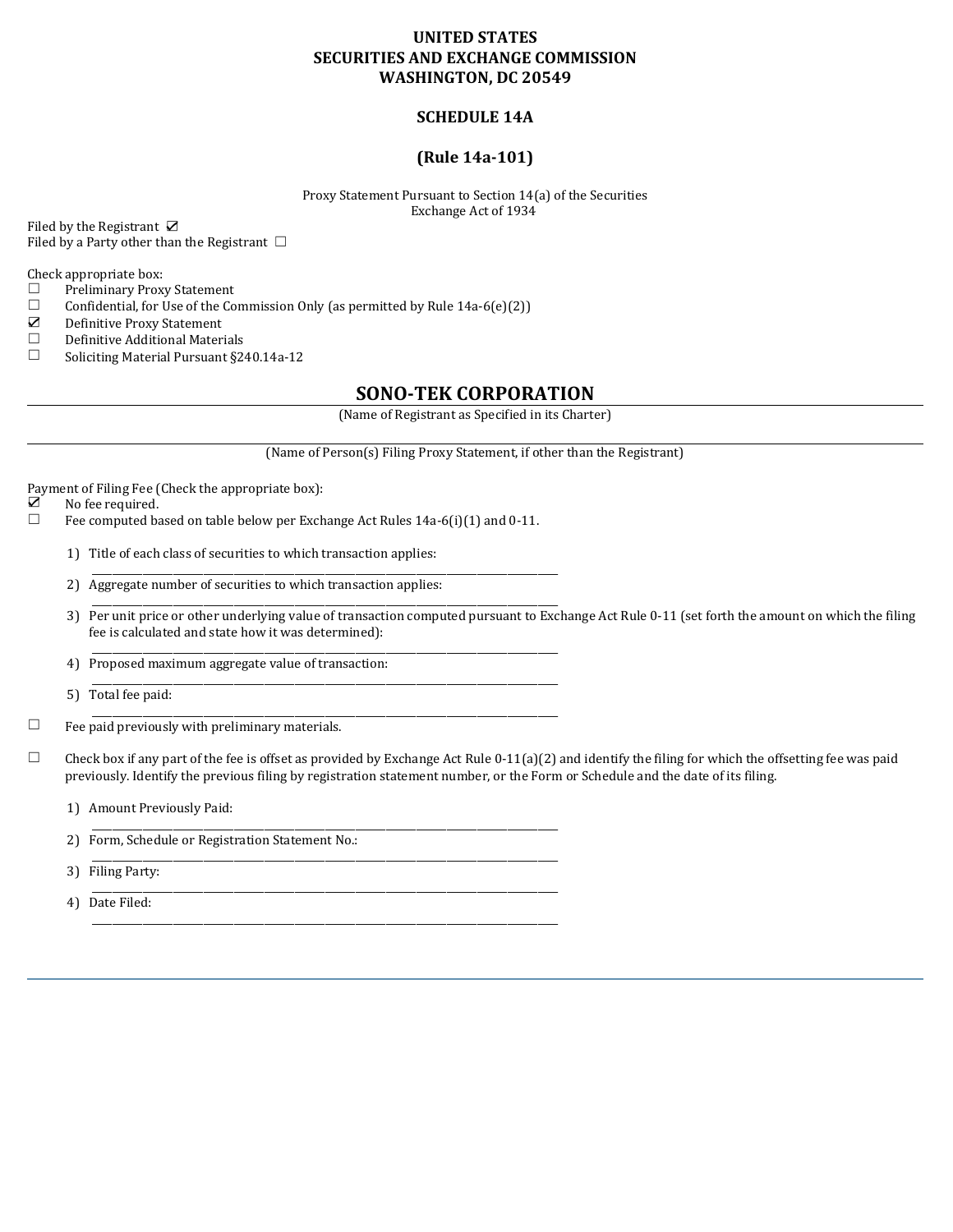# **SONO-TEK CORPORATION 2012 Route 9W Milton, New York 12547 845-795-2020**

# **NOTICE OF ANNUAL MEETING OF SHAREHOLDERS TO BE HELD ON AUGUST 19, 2021**

Dear Shareholders:

The 2021 Annual Meeting of Shareholders of Sono-Tek Corporation (the "Company") will be held on August 19, 2021 at 10:00 a.m., local time, at the Company's offices at 2012 Route 9W, Milton NY 12547, for the following purposes:

- 1. To elect four Directors of the Company to serve until the 2023 Annual Meeting of Shareholders of the Company.
- 2. To ratify selection by the Audit Committee of the Board of Directors the appointment of Friedman LLP, as the Company's independent auditors for the fiscal year ending February 28, 2022.
- 3. To cast an advisory vote on the compensation of the Company's named executive officers.
- 4. To transact such other business as may properly come before the meeting or any adjournments thereof.

A copy of the Company's Annual Report for the fiscal year ended February 28, 2021 is enclosed with this Proxy Statement.

The Board of Directors has fixed the close of business on July 9, 2021 as the record date for the determination of shareholders entitled to notice of and to vote at the Annual Meeting or any adjournments thereof. A list of shareholders entitled to vote will be available for examination by interested shareholders at the offices of the Company, 2012 Route 9W, Milton, New York 12547 during ordinary business hours until the meeting.

**Important notice regarding the availability of proxy materials for the regular meeting of shareholders to be held on August 19, 2021. The Notice of 2021 Annual Meeting of Shareholders, the Proxy Statement, including Proxy Card, and the 2021 Annual Report to Shareholders are available on the Internet at the following website:** http://www.sono-tek.com/proxy-statement/

Sincerely,

Chrade

*Claudine Y. Corda Corporate Secretary July 15, 2021*

# **YOUR VOTE IS IMPORTANT. EVEN IF YOU DESIRE TO ABSTAIN,**

**PLEASE SIGN AND RETURN THE ENCLOSED PROXY IN THE ACCOMPANYING**

**POSTAGE PAID ENVELOPE.**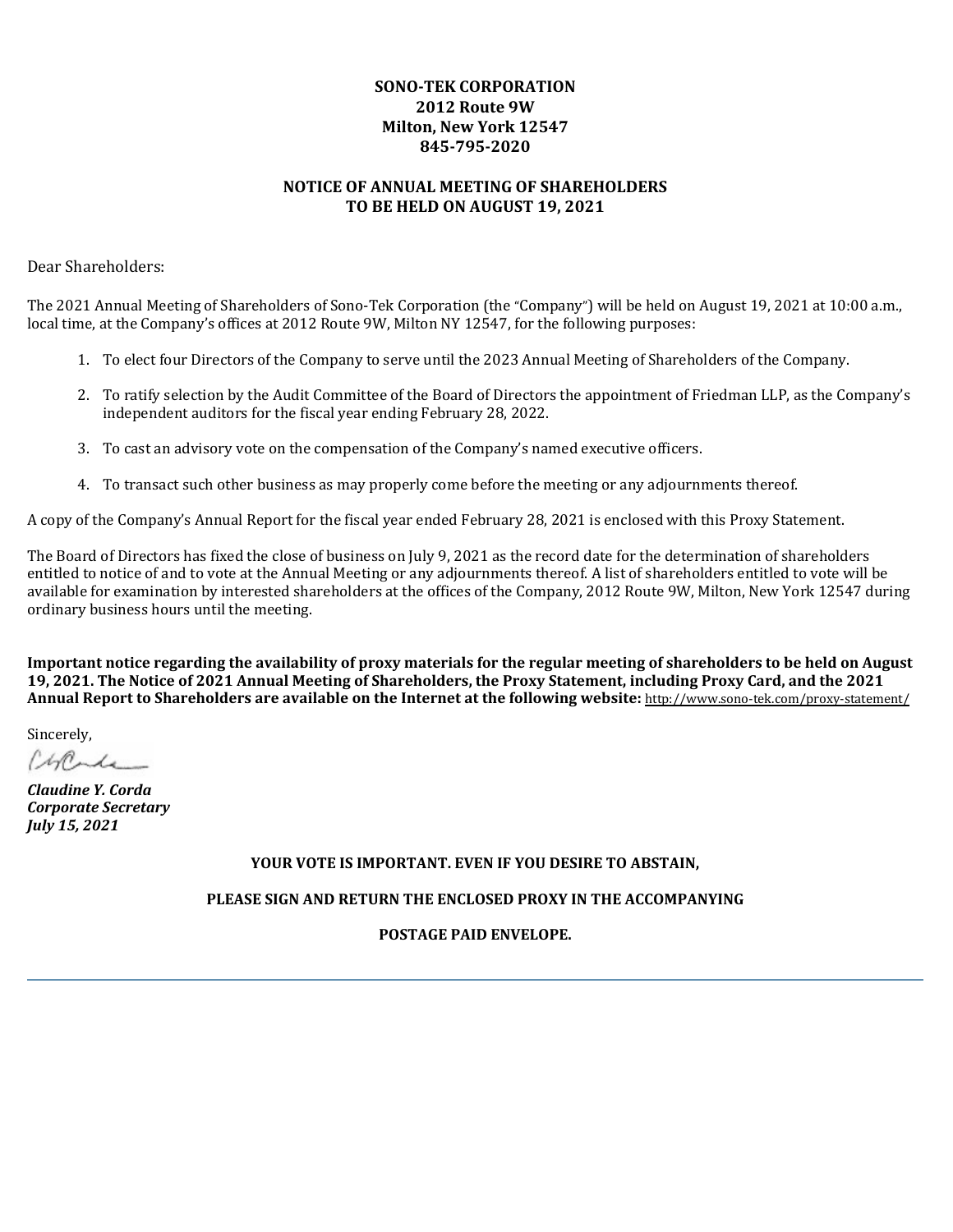# **SONO-TEK CORPORATION 2012 Route 9W Milton, New York 12547**

# **PROXY STATEMENT ANNUAL MEETING OF SHAREHOLDERS AUGUST 19, 2021**

The accompanying proxy is solicited by the Board of Directors of SONO-TEK CORPORATION, a New York corporation (the "Company"), for use at the 2021 Annual Meeting of Shareholders of the Company to be held on August 19, 2021.

All proxies that are properly completed, signed and returned to the Company prior to the Annual Meeting, and which have not been revoked, will be voted in accordance with the shareholder's instructions contained in such proxy. In the absence of contrary instructions, shares represented by such proxy will be voted (i) FOR approval of the election of each of the individuals nominated as Directors to serve until the 2023 Annual Meeting of Shareholders as set forth herein, (ii) FOR the ratification of the appointment of Friedman LLP, as the Company's auditors for the fiscal year ending February 28, 2022 and (iii) FOR approval of the compensation of the Company's named executive officers. A shareholder may revoke his or her proxy at any time before it is exercised by filing with the Secretary of the Company at its offices in Milton, New York either a written notice of revocation or a duly executed proxy bearing a later date, or by appearing in person at the 2021 Annual Meeting and expressing a desire to vote his or her shares in person.

In order for business to be conducted at the Annual Meeting, a quorum must be present. A quorum will be present if shareholders of record holding a majority in voting power of the outstanding shares of the Company's common stock entitled to vote at the Annual Meeting are present in person or are represented by proxies. For purposes of determining the presence or absence of a quorum, the Company intends to count as present shares present in person but not voting and shares for which the Company has received proxies but for which holders thereof have abstained. Furthermore, shares represented by proxies returned by a broker holding the shares in nominee or "street" name will be counted as present for purposes of determining whether a quorum is present, even if the broker is not entitled to vote the shares on matters where discretionary voting by the broker is not allowed ("broker non-votes").

Holders of the Company's common stock will vote as a single class and will be entitled to one vote per share with respect to each matter to be presented at the Annual Meeting. With respect to Item 1, the four nominees for director receiving a plurality of the votes cast by holders of common stock, at the Annual Meeting in person or by proxy, shall be elected to the Board of Directors. Approval of Items 2 and 3 requires the votes cast in favor of such proposal to exceed the votes cast against such proposals. Abstentions from voting, as well as broker non-votes, if any, are not treated as votes cast and, therefore, will have no effect on any of these proposals.

Shareholders may vote in any of the following ways:

VOTE BY INTERNET - www.proxyvote.com. If you own your shares through a bank, broker or other nominee, you may use the Internet to transmit your voting instructions and for electronic delivery of information up until 11:59 P.M. Eastern Time the day before the cut-off date or meeting date. Have your proxy card in hand when you access the web site and follow the instructions to obtain your records and to create an electronic voting instruction form.

VOTE BY PHONE - 1-800-690-6903. If you own your shares through a bank, broker or other nominee, you may use any touch-tone telephone to transmit your voting instructions up until 11:59 P.M. Eastern Time the day before the cut-off date or meeting date. Have your proxy card in hand when you call and then follow the instructions.

VOTE BY MAIL – If you are a shareholder of record, you may mark, sign and date your proxy card and return it in the postage-paid envelope we have provided or return it to Vote Processing, c/o Broadridge, 51 Mercedes Way, Edgewood, NY 11717.

IN PERSON OR VIRTUALLY – All of Company's shareholders of record as of the close of business on the record date, or their duly appointed proxy holders, may attend the Annual Meeting . If you are not a shareholder of record but hold shares through a broker, bank or other nominee, you should provide proof of beneficial ownership as of the record date, such as an account statement reflecting your stock ownership as of the record date, or other similar evidence of ownership. If you do not have proof of ownership, you may not be admitted to our Annual Meeting if you will attend the meeting in person. Each shareholder and proxy holder attending the Annual Meeting in person may be asked to present a valid government-issued photo identification, such as a driver's license or passport, before being admitted. Cameras, recording devices and other electronic devices will not be permitted at the in person meeting location, and attendees may be subject to security inspections and other security precautions.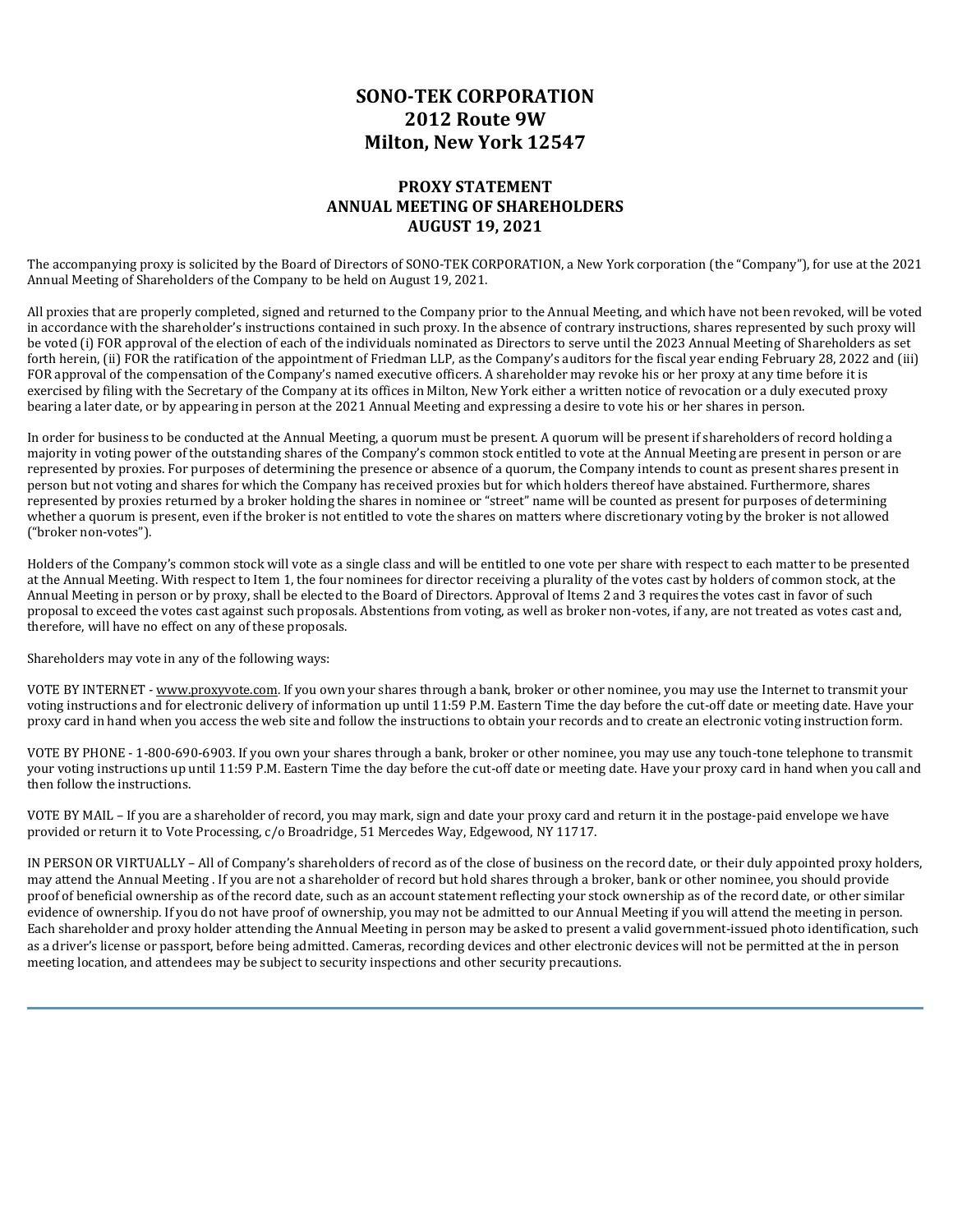Questions or comments pertinent to meeting matters will be addressed during the Annual Meeting, subject to time constraints. Questions or comments that relate to proposals that are not properly before the Annual Meeting, relate to matters that are not proper subject for action by shareholders, are irrelevant to the Company's business, relate to material non-public information of the Company, relate to personal concerns or grievances, are derogatory to individuals or that are otherwise in bad taste, are in substance repetitious of a question or comment made by another shareholder, or are not otherwise suitable for the conduct of the Annual Meeting as determined in the sole discretion of the Company, will not be answered.

This Proxy Statement and the accompanying Notice of Annual Meeting of Shareholders, the Proxy, and the 2021 Annual Report to Shareholders are intended to be mailed on or about July 15, 2021 to shareholders of record at the close of business on July 9, 2021. At said record date, the Company had 15,506,699 outstanding shares of common stock.

# **ITEM 1: ELECTION OF DIRECTORS**

The Board of Directors is currently comprised of seven seats and is divided into two classes of three and four seats respectively. The Directors in each class serve for a term of two years, and until their respective successors are duly elected and qualify. The Board of Directors has nominated Dr. Christopher L. Coccio, Dr. Joseph Riemer, R. Stephen Harshbarger, and Philip Strasburg, CPA , all current Directors, for election at the Annual Meeting by plurality vote to hold office until the Company's 2023 Annual Meeting of Shareholders and until their successors shall be duly elected and shall qualify. All nominees have consented to be named as such and to serve if elected.

Management intends to vote the accompanying Proxy FOR election as Directors of the Company, the nominees named below, unless the Proxy contains contrary instructions. Proxies that direct the Proxy holders to withhold voting in the matter of electing Directors will not be voted as set forth above. Proxies cannot be voted for a greater number of persons than the number of nominees named in the Proxy Statement. Management has no reason to believe that any of the nominees will not be a candidate or will be unable to serve. However, in the event that any of the nominees should become unable or unwilling to serve as a Director, the Proxy will be voted for the election of such person or persons as shall be designated by the Directors.

# **NOMINEES FOR DIRECTOR**

### Nominees for election to term expiring 2023

The following four persons are nominated for election as Directors of the Company to hold office until the Company's 2023 Annual Meeting of Shareholders.

DR. CHRISTOPHER L. COCCIO, 80, was appointed President and Chief Executive Officer of the Company on April 30, 2001, has been a Director of the Company since June 1998, and was appointed Chairman in August 2007. From 1964 to 1996, he held various engineering, sales, marketing and management positions at General Electric Company, with P&L responsibilities for up to \$100 million in sales and 500 people throughout the United States. He also won an ASME Congressional Fellowship and served with the Senate Energy Committee in 1976. His business experience includes both domestic and international markets and customers. He founded a management consulting business in 1996 and was appointed a legislative Fellow on the New York State Assembly's Legislative Commission on Science and Technology from 1996 to 1998. From 1998 to 2001, he worked with Accumetrics Associates, Inc., a manufacturer of digital wireless telemetry systems, as Vice President of Business Development and member of the Board of Advisors. Dr. Coccio received a B.S.M.E. from Stevens Institute of Technology, an M.S.M.E. from the University of Colorado, and a Ph.D. from Rensselaer Polytechnic Institute in Chemical Engineering.

*Key attributes, Experience and Skills:* Dr. Coccio brings his strategic vision for the Company to the Board together with his leadership, business experience and investor relations skills. Dr. Coccio has an immense knowledge of the Company and its related applications which is beneficial to the Board. Dr. Coccio's service as Chairman and CEO bridges a critical gap between the Company's management and the Board, enabling the Board to benefit from management's perspective on the Company's business while the Board performs its oversight function.

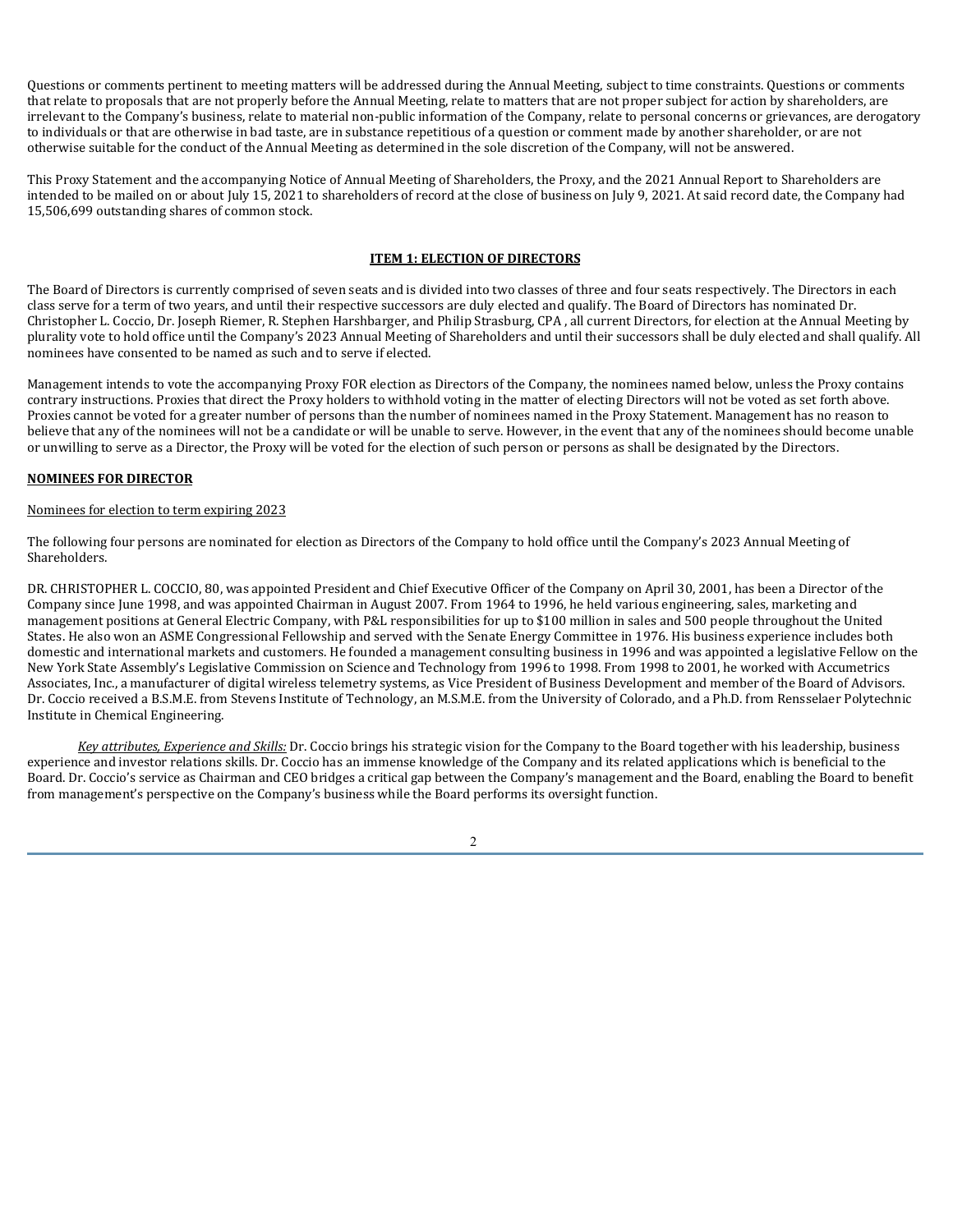DR. JOSEPH RIEMER, 72, joined the Company in January 2007 as Vice President of Engineering and has been a Director since August 2007. Dr. Riemer served as President from September 2007 until August 2012 when he became Vice President of Food Business Development, which position he held until June 2016. Dr. Riemer holds a Ph.D. in Food Science and Technology from the Massachusetts Institute of Technology (MIT), focusing on food technology, food chemistry, biochemical analysis, and food microbiology. His experience includes seven years with Pfizer in its Adams Confectionary Division, where he was Director, Global Operations Development. Dr. Riemer has also held leading positions with several food, food ingredients, and personal care products companies. He has served in the capacities of research and development, operations, and general management. Prior to joining the Company, he was a management consultant serving clients in the food, biotech and pharmaceutical industries.

*Key attributes, Experience and Skills:* Dr. Riemer's extensive research and management experience enables him to bring valuable insights to the Board. His considerable experience in the biotech, food and pharmaceutical industries bring specific product application insights to the Board. Dr. Riemer's previous service as Vice President of Food Business Development helps to provide focus to the Board on this important marketing area. Dr. Riemer also brings leadership and oversight experience to the Board.

R. STEPHEN HARSHBARGER, 53, joined the Company in 1993. He was appointed President of the Company in 2012 and became a Director in August 2013. As President, he directs the Company's Sales, Marketing, Engineering, Service, and Manufacturing Operations. Prior to assuming his present position, Mr. Harshbarger served as Sales Engineer, Worldwide Sales and Marketing Manager, Vice President & Director of Electronics and Advanced Energy (E&AE) and Executive Vice President. In his years managing the sales organization, he established a worldwide distribution and representative network in more than 40 countries consisting of more than 300 persons, with revenue growth of greater than 300%. He has over 25 years of experience in ultrasonic coating equipment for the electronics, medical device and advanced energy industries. Prior to joining the Company, Mr. Harshbarger was the Sales and Marketing Manager for Plasmaco Inc., a world leader in the development of flat panel displays. In that position, he established their distribution network, participated in venture capital funding, and introduced the first flat panel technology to Wall Street trading floors. He is a graduate of Bentley University, with a major in Finance and a minor in Marketing.

*Key attributes, Experience and Skills:* Mr. Harshbarger is among a small handful of ultrasonic coating experts in the world. He has a proven track record of identifying, developing and implementing the technology for new markets and applications. His expertise in ultrasonic coating brings specific product application insights to the Board. Mr. Harshbarger also brings leadership and oversight experience to the Board.

PHILIP STRASBURG, CPA, 82, has been a Director since August 2004. He is a retired partner from the firm of Anchin Block and Anchin, LLP and has 40 years of experience in auditing. He has served as Audit Committee Chairman since 2005. He was the lead partner on the Sono-Tek account from fiscal 1994 to fiscal 1996. Mr. Strasburg is a certified public accountant in New York State. He has a Master of Science in economics from The London School of Economics and Political Science and a Bachelor of Science degree from Lehigh University, where he majored in business administration.

*Key attributes, Experience and Skills:* Mr. Strasburg's training and extensive experience in auditing provide the Board with valuable insights and skills necessary to lead the Audit Committee. Mr. Strasburg's strong operational and business background complement his accounting and finance experience and are valuable resources to the Board as it exercises its oversight duties and support of the Company's growth strategies.

# **DIRECTORS CONTINUING AS DIRECTORS WITH TERMS EXPIRING IN 2022**

DR. DONALD F. MOWBRAY, 83, has been a Director since August 2003. He has been an independent consultant since August 1997. From September 1992 to August 1997, he was the Manager of the General Electric Company's Corporate Research and Development Mechanical Engineering Laboratory. From 1962 to 1992 he worked for the General Electric Company in a variety of engineering and managerial positions. Dr. Mowbray received a B.S. in Aeronautical Engineering from the University of Minnesota in 1960, a Master of Science in Engineering Mechanics from the University of Minnesota in 1962 and a Ph.D. from Rensselaer Polytechnic Institute in Engineering Mechanics in 1968.

3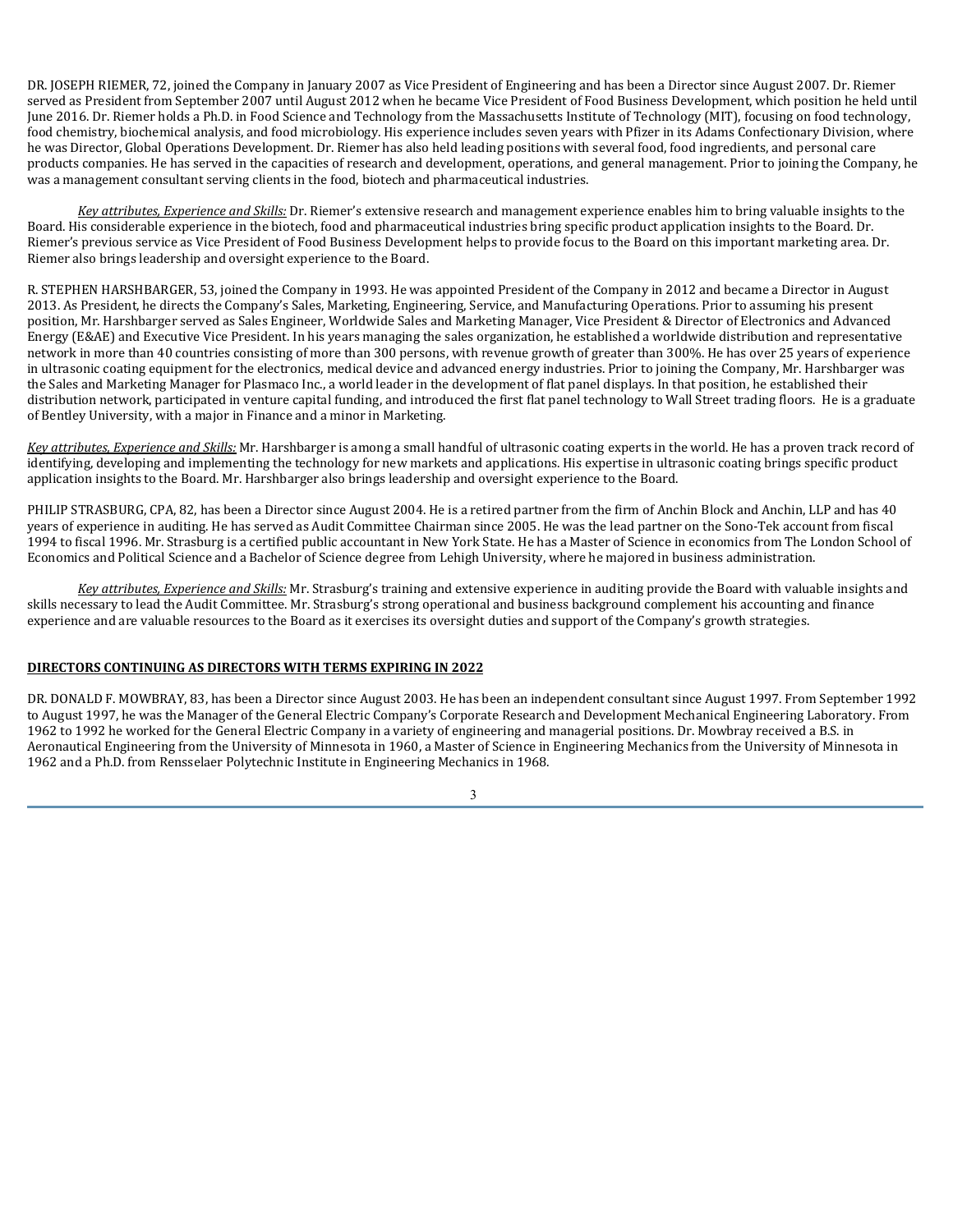*Key attributes, Experience and Skills:* Dr. Mowbray's extensive research and managerial experience enables him to bring valuable insights to the Board. His knowledge of the Company's products and the materials sciences technology underlying them has enabled him to contribute to the Company's advanced products development and designs. Dr. Mowbray also brings leadership and oversight experience to the Board from his General Electric management background.

ERIC HASKELL, CPA, 74, has been a Director since August 2009. He has over 40 years of experience in senior financial positions at several public and private companies. He has significant expertise in the areas of acquisitions and divestitures, strategic planning and investor relations. From December 2005 through March 2008, Mr. Haskell served as the Executive Vice President and Chief Financial Officer of SunCom Wireless Holdings, Inc., a company providing digital wireless communications services which was publicly traded until its merger with a wholly-owned subsidiary of T-Mobile USA, Inc. in February 2008. He also served as a member of SunCom's Board of Directors from November 2003 through May 2007. From 1989 until April 2004, Mr. Haskell served as the Chief Financial Officer of Systems & Computer Technology Corp., a NASDAQ listed software and services corporation. Mr. Haskell received a Bachelors Degree in Business Administration from Adelphi University in 1969.

*Key attributes, Experience and Skills:* Mr. Haskell's training and extensive experience in financial management at both public and private companies provide the Board with valuable insights. Mr. Haskell's significant experience in acquisitions and divestitures and investor relations bring strategic judgment and experience to the Board. Mr. Haskell's strong operational and business background complement his accounting and finance experience and are valuable resources to the Board as it exercises its oversight duties and support of the Company's growth strategies.

CAROL O'DONNELL, 64, has been a Director since November 2018. Ms. O'Donnell joined Protégé Partners, an industry leading firm investing in and seeding smaller and emerging hedge fund managers in 2016 and has served as Chief Executive Officer since 2018. She was a key member of the Protégé executive team that launched an affiliate business, MOV37, for which she also serves as Chief Executive Officer. Prior to joining Protégé Partners, Ms. O'Donnell was the Director of Legal and Compliance with DARA Capital US, Inc., a Swiss-owned boutique registered investment advisory and wealth management firm from 2013 to 2016. She also served as General Counsel to Boothbay Fund Management LLC, a registered investment adviser, from December 2019 through May 2021. She also worked at Permal Group as General Counsel and Chief Compliance Officer and was COO and General Counsel of Framework Investment Group. Ms. O'Donnell is admitted to practice law in the States of New York and Connecticut.

*Key attributes, Experience and Skills:* Ms. O'Donnell's extensive experience as an attorney enables her to bring valuable strategic insights to the Board in the areas of corporate governance, finance and securities law. Ms. O'Donnell also brings leadership and oversight experience to the Board.

**THE BOARD OF DIRECTORS UNANIMOUSLY RECOMMENDS THAT YOU VOTE "FOR" THE PROPOSAL TO ELECT THE FOUR NOMINEES LISTED ABOVE.**

4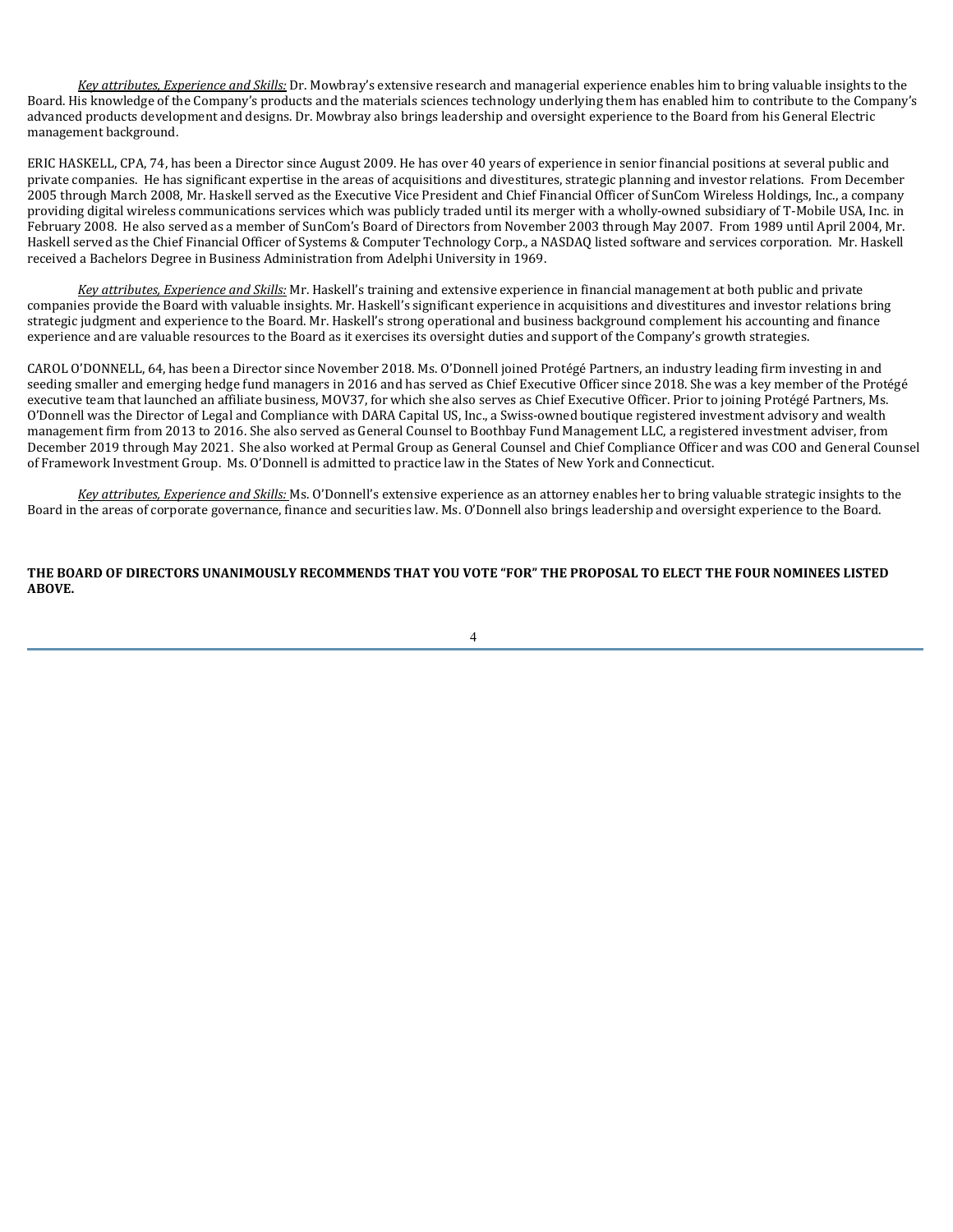# **CORPORATE GOVERNANCE AND THE BOARD OF DIRECTORS**

# **Independence of Directors**

The Company's Board of Directors is comprised of five "independent directors", as that term is defined under NASDAQ rules, and two directors who are not "independent directors". The Company's "independent directors" are Donald Mowbray, Eric Haskell, Carol O'Donnell, Joseph Riemer and Philip Strasburg. Christopher L. Coccio and R. Stephen Harshbarger are current employees of the Company and therefore are not considered independent.

# **Board Leadership Structure and Role in Risk Oversight**

The Board believes Dr. Coccio's service as Chief Executive Officer and Chairman of the Company is appropriate because it provides an important link between the Company's management and the Board, enabling the Board to benefit from management's views on the Company's business while the Board performs its oversight role. Further, the Board believes Dr. Coccio's ownership of the Company's stock aligns his interests with those of the Company's shareholders. In addition, the Board believes that having one person serve as both Chief Executive Officer and Chairman of the Board of Directors demonstrates for the Company's employees, strategic partners, customers and shareholders that the Company has one clear leader.

Management is responsible for the Company's day-to-day risk management, and the Board's role is to engage in informed oversight. The entire Board performs the risk oversight role. The Company's Chief Executive Officer is a member of the Board of Directors, and the Company's Chief Financial Officer regularly attends Board meetings, which helps facilitate discussions regarding risk between the Board and the Company's senior management, as well as the exchange of risk-related information or concerns between the Board and senior management. Further, the independent directors generally meet in executive session following regularly scheduled Board meetings to voice their observations or concerns and to shape the agendas for future Board meetings.

The Board of Directors believes that, with these practices, each director has an equal stake in the Board's actions and oversight role and equal accountability to the Company and its shareholders.

# **Board Meetings and Committees; Annual Meeting Attendance**

The Board of Directors held four meetings in the fiscal year ended February 28, 2021. All Directors attended at least 75% of the Company's Board held during the fiscal year ended February 28, 2021.

The Board does not have a policy regarding attendance at annual shareholders' meetings; however, all Board members are strongly encouraged to attend such meetings. All Directors attended the 2020 Annual Meeting of Shareholders held on August 20, 2020.

The Board of Directors maintains three standing committees: Compensation Committee, Audit Committee and Nominating Committee. Certain information regarding the members and duties of the various management committees is detailed below.

### **COMPENSATION COMMITTEE**

The Company's Board of Directors maintains a Compensation Committee composed of Dr. Mowbray (Chairman), Mr. Strasburg and Dr. Riemer. The Board of Directors has adopted a charter for the Compensation Committee. The Compensation Committee charter is available on the Company's website at https://www.sono-tek.com/about-us/investors/corporate-governance/. The Compensation Committee assists the Board of Directors in overseeing the Company's management compensation practices and policies, including (i) determining and approving the compensation of the Company's Chief Executive Officer; (ii) reviewing and approving compensation levels for the Company's other executive officers, (iii) reviewing and approving management incentive compensation policies and programs, and (iv) reviewing and approving equity compensation programs for employees, and exercising discretion in the administration of such programs. The compensation of the executive officers of the Company, other than the Chief Executive Officer, is set by the Company's Board of Directors based upon the recommendations of the Compensation Committee. Compensation is set at levels believed to be competitive with executive officers with similar qualifications, experience and responsibilities of similar businesses.

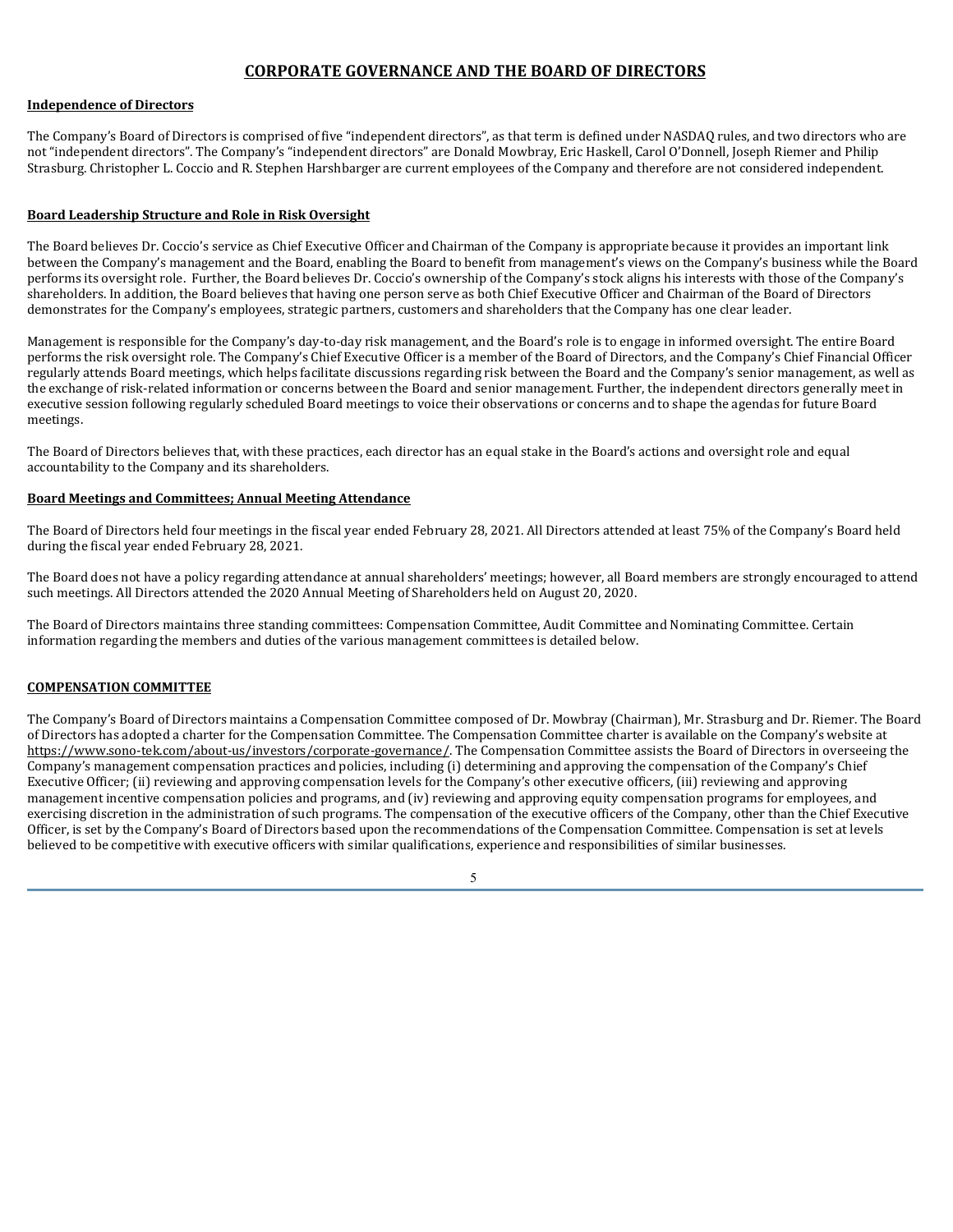Such individuals receive a base salary and incentive compensation based on the achievement of certain operating objectives. The Compensation Committee met four times during Fiscal Year 2021. All members attended all meetings. During the fiscal year ended February 28, 2021, the Compensation Committee did not use any external consultants to assist in the determination of executive compensation.

# **AUDIT COMMITTEE**

The Company's Board of Directors maintains an Audit Committee composed of Ms. O'Donnell and Messrs. Haskell and Strasburg (Chairman). The Board of Directors has adopted a charter for the Audit Committee. The "audit committee financial expert" designated by the Board is Mr. Strasburg. The Audit Committee charter is available on the Company's website at https://www.sono-tek.com/about-us/investors/corporate-governance/. The Audit Committee is responsible for (i) selecting an independent public accountant for ratification by the shareholders, (ii) reviewing material accounting items affecting the consolidated financial statements of the Company, and (iii) reporting its findings to the Board of Directors. The Audit Committee met four times during the fiscal year ended February 28, 2021. All members attended at least 75% of the meetings during the fiscal year ended February 28, 2021.

# **REPORT OF THE AUDIT COMMITTEE**

The Audit Committee's responsibility is one of oversight as set forth in its charter. It is not the duty of the Audit committee to prepare the Company's financial statements, to plan or conduct audits, or to determine that the Company's financial statements are complete and accurate and are in accordance with generally accepted accounting principles. The Company's management is responsible for preparing the Company's financial statements and for maintaining internal control and disclosure controls and procedures. The independent auditors are responsible for auditing the financial statements and for expressing an opinion as to whether those audited financial statements fairly present the financial position, results of operations, and cash flows of the Company in conformity with generally accepted accounting principles.

The Audit Committee has reviewed and discussed the Company's audited consolidated financial statements with management and with Friedman LLP, the Company's independent auditors for 2021.

The Audit Committee has discussed with Friedman LLP, the matters required to be discussed by Statement on Auditing Standards No. 61.

The Audit Committee has received from Friedman LLP, the written statements required by Independence Standards Board Standard No. 1, *Independence Discussions with Audit Committees*, and has discussed Friedman LLP's independence with Friedman LLP, and has considered the compatibility of nonaudit services with the auditor's independence.

Based upon the review and discussions referred to above, the Audit Committee has recommended to the Board of Directors that the audited consolidated financial statements be included in the Company's Annual Report on Form 10-K for the year ended February 28, 2021 for filing with the Securities and Exchange Commission. The Audit Committee and the Board of Directors have also recommended, subject to shareholder approval, the selection of Friedman LLP as the Company's independent auditors for the Fiscal Year ending February 28, 2022.

This report of the Audit Committee shall not be incorporated by reference into any of the Company's future filings made under the Securities Exchange Act of 1934 or the Securities Act of 1933, and shall not be deemed to be soliciting material or to be filed with the SEC under the Exchange Act or the Securities Act.

*THE AUDIT COMMITTEE* Philip Strasburg (Chairman) Eric Haskell Carol O'Donnell

# **NOMINATING COMMITTEE**

The Company's Board of Directors maintains a Nominating Committee composed of Joseph Riemer (Chairman) and Carol O'Donnell. The Board of Directors has adopted a charter for the Nominating Committee. The Nominating Committee charter is available on the Company's website at https://www.sono-tek.com/about-us/investors/corporate-governance/. The authority and responsibilities of the Nominating Committee include the following: (i) identifying, recruiting and selecting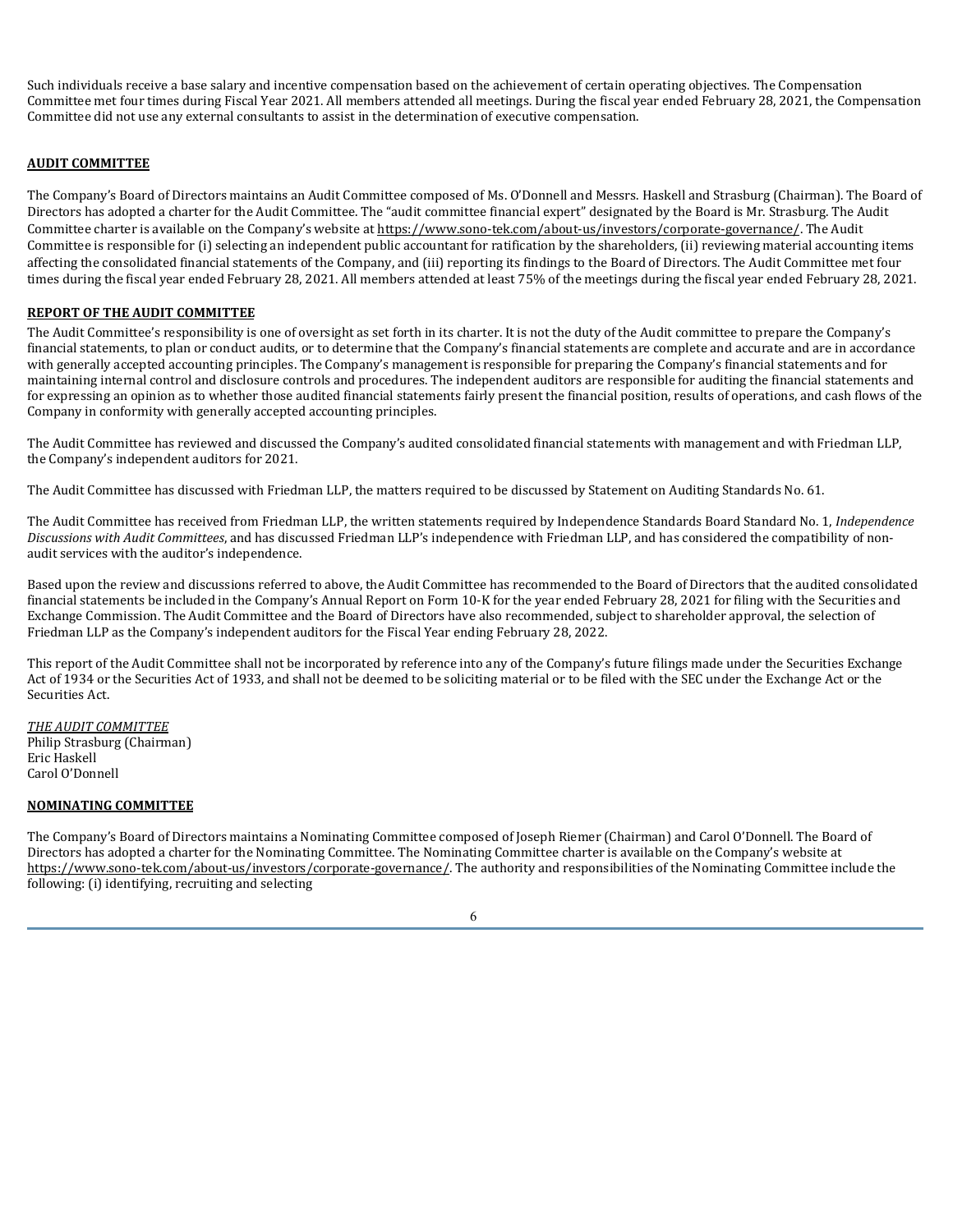qualified nominees to stand for election or reelection as directors at the annual meeting of shareholders, (ii) identifying and recommending to the Board of Directors members to be appointed to the Audit Committee and Compensation Committee, (iii) reviewing and evaluating a prospective nominee's qualifications, including judgment, skill, capability, ability to serve, conflicts of interest, business, legal and science experience, the interplay of the candidate's experience with that of the other members of the Board of Directors, and (iv) considering the past participation and contribution of incumbent directors in determining whether to select them for re-election to the Board. All current nominees for the Board of Directors are incumbent Directors and were nominated by the Nominating Committee for inclusion on the Company's proxy card. The Nominating Committee will both seek, and consider in response to properly-submitted shareholder or other recommendations, candidates for election and appointment with excellent decisionmaking ability, business experience, technical, professional or educational background, personal integrity and reputation. The Nominating Committee met three times during the fiscal year ended February 28, 2021. All members attended all meetings.

# **Shareholder Communications with the Company's Board of Directors**

Mail should be identified as being from a Sono-Tek Corporation shareholder and can be addressed to Directors c/o Corporate Secretary, Sono-Tek Corporation, 2012 Route 9W, Milton, NY 12547. At the direction of the Board, all mail received may be opened and screened for security purposes. All mail, other than trivial, obscene, unduly hostile, threatening, illegal or similarly unsuitable items will be forwarded. Trivial items will be delivered to the Directors at the next scheduled Board meeting. Mail addressed to a particular Director will be forwarded or delivered to that Director. Mail addressed to "Board of Directors" "Outside Directors" or "Non-Management Directors" will be forwarded or delivered to the Chairman of the Board.

# **Director Compensation**

During the fiscal year ended February 28, 2021, each non-employee director received \$2,000 for each meeting attended. Directors who are employees of the Company receive no additional compensation for serving as directors. For the year ended February 28, 2021, director compensation was as follows:

# **2021 Director Compensation**

| Name                           | Fees<br>Earned<br>or Paid in<br>Cash (\$) | <b>Stock</b><br>Awards (\$)     | Option<br>Awards (\$) | <b>Non-Equity</b><br><b>Incentive Plan</b><br>Compensation (\$) | Nonqualified<br><b>Deferred</b><br>Compensation<br>Earnings (\$) | All Other<br>Compensation (\$)  | Total (\$) |
|--------------------------------|-------------------------------------------|---------------------------------|-----------------------|-----------------------------------------------------------------|------------------------------------------------------------------|---------------------------------|------------|
| Eric Haskell                   | 8,000                                     | $\qquad \qquad \longleftarrow$  | 2,735                 |                                                                 |                                                                  |                                 | 10,735     |
| Donald F. Mowbray              | 8,000                                     | $\overline{\phantom{m}}$        | $2,735^{2}$           | $\overline{\phantom{m}}$                                        |                                                                  | $\hspace{0.1mm}-\hspace{0.1mm}$ | 10,735     |
| Carol O'Donnell                | 8,000                                     |                                 | $7,153^3$             |                                                                 |                                                                  | —                               | 15,153     |
| Philip Strasburg               | 8,000                                     |                                 | $1.733^{4}$           |                                                                 |                                                                  |                                 | 9,733      |
| Joseph Riemer                  | 8,000                                     | $\hspace{0.1mm}-\hspace{0.1mm}$ | 1,733 <sup>5</sup>    | $\hspace{0.1mm}-\hspace{0.1mm}$                                 | $\overline{\phantom{0}}$                                         | $\qquad \qquad -$               | 9,733      |
| Samuel Schwartz <sup>(6)</sup> | 2,000                                     |                                 | $\hspace{0.05cm}$     | $\overline{\phantom{a}}$                                        |                                                                  | $\overline{\phantom{m}}$        | 2,000      |

1 During fiscal 2021, Mr. Haskell received a grant of 10,000 options exercisable at \$3.70 per share. At the end of fiscal 2021, Mr. Haskell held an aggregate of 25,000 stock options.

2 During fiscal 2021, Dr. Mowbray received a grant of 10,000 options exercisable at \$3.70 per share. At the end of fiscal 2021, Dr. Mowbray held an aggregate of 10,000 stock options.

- 3 At the end of fiscal 2021, Ms. O'Donnell held an aggregate of 20,000 stock options.
- 4 At the end of fiscal 2021, Mr. Strasburg held an aggregate of 10,000 stock options.
- 5 At the end of fiscal 2021, Dr. Riemer held an aggregate of 10,000 stock options.
- 6 Mr. Schwartz died in July 2020.

Option awards in the above table are calculated using the Black-Scholes options pricing model which is further discussed in Note 4 – Stock Based Compensation, in the Company's financial statements.

# **Other Executive Officers**

In addition to Dr. Christopher L. Coccio and R. Stephen Harshbarger, the following persons are executive officers of the Company:

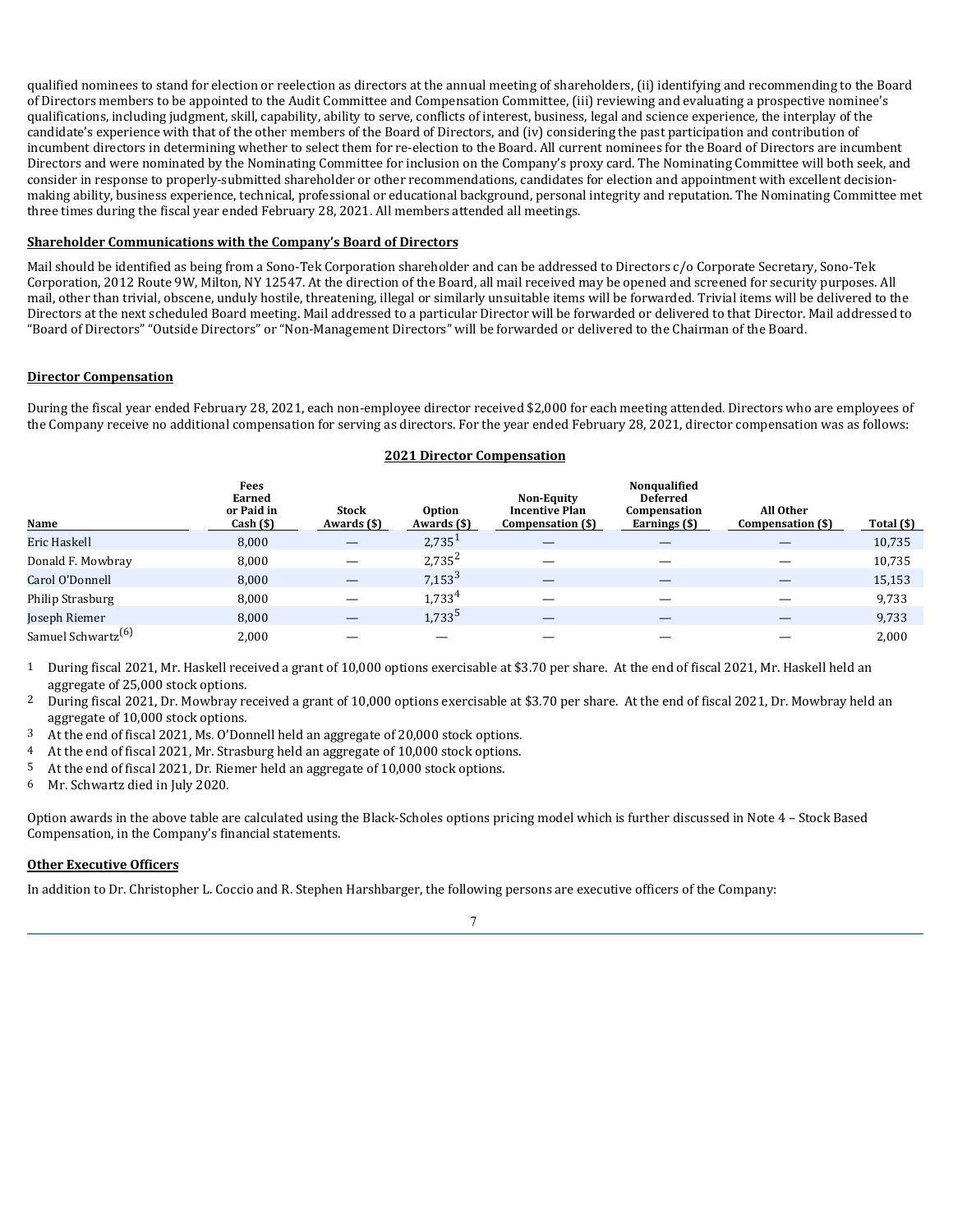STEPHEN J. BAGLEY, CPA was appointed Chief Financial Officer in June 2005. From 1987 to 1991 he worked in public accounting in various capacities. From 1992 to 2005, he held various leadership positions as Controller, Chief Financial Officer and Vice President of Finance for companies with up to \$45,000,000 in revenues. Mr. Bagley earned a Bachelor of Science degree from The State University of NY – College at Oneonta and an MBA from Marist College. He was licensed as a CPA in 1990. Mr. Bagley has been a member of the OTCQX Issuer Advisory Council since 2019. Mr. Bagley is a past President of the Board of Education for the New Paltz Central School District and a past Chairman of the Audit and Finance Committee for the District.

BENNETT D. BRUNTIL was appointed Vice President – Sales & Marketing in March 2018. Mr. Bruntil joined Sono-Tek in 2007 as a Regional Sales Manager and has served as Marketing Brand Manager and Director of the Electronics and Advanced Energy Division. Mr. Bruntil has experience in branding and product development and has successfully implemented sales strategies, launched new products and management of a diverse product line. Prior to joining Sono-Tek, Mr. Bruntil was a branch manager in the retail banking industry. He is a graduate of Central Connecticut State University with a major in psychology and a concentration in sociology.

CHRISTOPHER C. CICHETTI was appointed Vice President – Application Engineering in June 2019. Mr. Cichetti joined Sono-Tek in 2005 as an Electrical Engineer and has served as Application Engineer, Senior Application Engineer, and Manager of the Application Engineering Department. Mr. Cichetti has experience in lab testing, process development, project management, and has successfully implemented several successful OEM relationships with outside vendors. He is a graduate of Worcester Polytechnic Institute with a major in Computer and Electrical Engineering and a minor in International Studies.

ROBB W. ENGLE was appointed Executive Vice President in September 2019. Mr. Engle joined the Company in 2000 as a Field Service Technician and became Vice President of Engineering in January 2013. Mr. Engle created the Sono-Tek Service Department and led the development of key products in his leadership role of the Company's engineering resources. As Executive Vice President, he directs the engineering department, service department, IT and Sono-Tek laboratory services. Mr. Engle was formally trained and certified by the U.S. Navy as a Nuclear Operator where he was recognized with an induction into the Navy League Memorial for meritorious service and the advancement of training techniques. He also served with honors on board a submarine and earned the prestigious Sub-Surface Warfare (E) Insignia.

### **EXECUTIVE COMPENSATION**

The following table sets forth the aggregate remuneration paid or accrued by the Company for fiscal 2021 and fiscal 2020 for each named officer of the Company.

# **Summary Compensation Table**

| Name and<br><b>Principal Position</b> | Year | <b>Salary</b><br>(5) | <b>Bonus</b><br>(\$) | <b>Stock</b><br>Awards | Option<br>Awards | All Other<br>Compensation<br>(S) | Total<br>$($ \$) |
|---------------------------------------|------|----------------------|----------------------|------------------------|------------------|----------------------------------|------------------|
| Christopher L. Coccio                 | 2021 | 150,000              | 56,100               | $\Omega$               |                  | 4,122                            | 210,222          |
| CEO, Chairman and Director            | 2020 | 150,000              | 43,100               | $\mathbf{0}$           | 55,534           | 3,862                            | 252,496          |
|                                       |      |                      |                      |                        |                  |                                  |                  |
| R. Stephen Harshbarger                | 2021 | 220,000              | 35,900               | $\Omega$               | 2,585            | 5,118                            | 263,603          |
| President and Director                | 2020 | 222,327              | 49,700               | $\Omega$               | 4,983            | 5,441                            | 282,451          |
|                                       |      |                      |                      |                        |                  |                                  |                  |
| Stephen J. Bagley                     | 2021 | 158,308              | 28,700               |                        | 1,057            | 3,740                            | 191,805          |
| Chief Financial Officer               | 2020 | 155,000              | 39,800               |                        | 1,294            | 3,896                            | 199,990          |

All Other Compensation represents Company contributions to the Company's 401K plan.

Option awards in the above table are calculated using the Black-Scholes options pricing model which is further discussed in Note 4 – Stock Based Compensation, in the Company's financial statements.

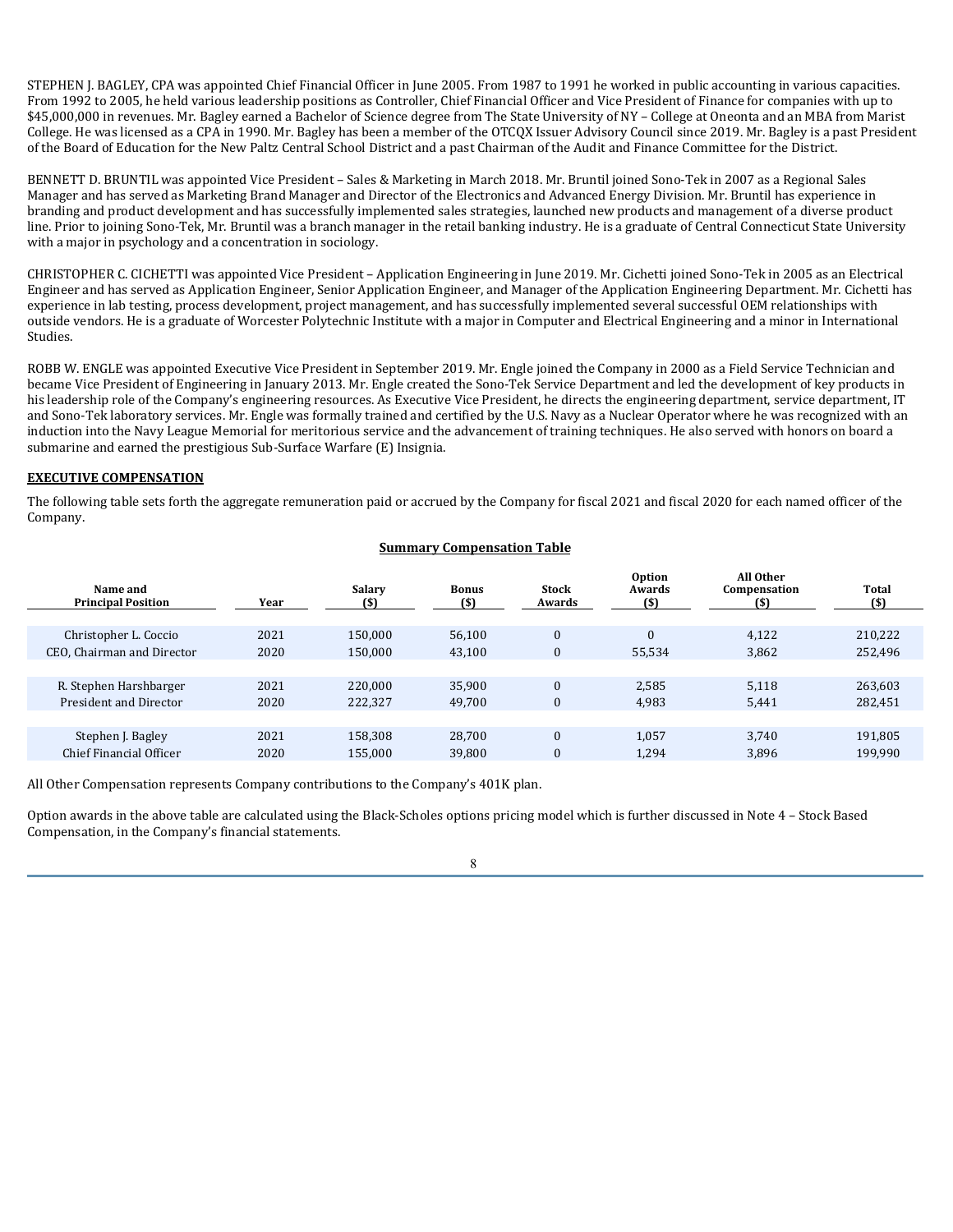#### **Officer Compensation Arrangements**

During fiscal 2021, Dr. Coccio was compensated at a rate of \$150,000 per annum.

During fiscal 2021, Mr. Harshbarger was compensated at a rate of \$220,000 per annum.

During fiscal 2021, Mr. Bagley was compensated at a rate of \$155,000 per annum, until November 2020, at which time his annual compensation increased to \$165,000.

In addition, each named officer earned bonus compensation based on the achievement of certain operating objectives.

### **Description of Equity Compensation Plans:**

### 2013 Stock Incentive Plan

Under the 2013 Stock Incentive Plan, as amended (the "2013 Plan"), options can be granted to officers, directors, consultants and employees of the Company and its subsidiaries to purchase up to 2,500,000 shares of the Company's common stock. Under the 2013 Plan options expire ten years after the date of grant. As of February 28, 2021, there were 460,959 options outstanding under the 2013 plan.

Under the 2013 Stock Incentive Plan, option prices must be at least 100% of the fair market value of the common stock at time of grant. For qualified employees, except under certain circumstances specified in the plan or unless otherwise specified at the discretion of the Board of Directors, no option may be exercised prior to one year after date of grant, with the balance becoming exercisable in cumulative installments over a three-year period during the term of the option, and terminating at a stipulated period of time after an employee's termination of employment.

#### 2003 Stock Incentive Plan

Under the 2003 Stock Incentive Plan, as amended (the "2003 Plan"), until May 2013, options were available to be granted to officers, directors, consultants and employees of the Company and its subsidiaries to purchase up to 1,500,000 of the Company's common shares. As of February 28, 2021, there were 47,500 options outstanding under the 2003 Plan, under which no additional options may be granted.

The following table sets forth information regarding outstanding options held as of February 28, 2021 by each named executive officer.

# **Outstanding Equity Awards at Fiscal Year End**

| <b>Name</b><br>Christopher L. Coccio         | <b>Number of Securities</b><br><b>Underlying Unexercised</b><br>Options (#) Exercisable<br>100,000 | <b>Number of Securities</b><br><b>Underlying Unexercised</b><br><b>Options</b> (#) Unexercisable<br>$\hspace{0.05cm}$ | Option<br><b>Exercise Price (\$)</b><br>2.45 | <b>Option</b><br><b>Expiration Date</b><br>06/06/2029 |
|----------------------------------------------|----------------------------------------------------------------------------------------------------|-----------------------------------------------------------------------------------------------------------------------|----------------------------------------------|-------------------------------------------------------|
| CEO, Chairman and Director                   | 100,000                                                                                            |                                                                                                                       | 2.65                                         | 09/03/2029                                            |
| R. Stephen Harshbarger<br>President          |                                                                                                    | $36,666$ <sup>1</sup>                                                                                                 | 1.06                                         | 05/18/2027                                            |
| Stephen J. Bagley<br>Chief Financial Officer |                                                                                                    | $13,334$ <sup>1</sup><br>5,000                                                                                        | 0.91<br>4.45                                 | 07/20/2026<br>01/15/2031                              |

 $1$  These options vested on March 15, 2021 and have been exercised.

### **Description of 401 (k) Plan**

Effective April 1, 2000, the Company instituted the Sono-Tek Corporation 401(k) Plan ("401(k) Plan") for employees of the Company, its subsidiaries and affiliates pursuant to the Internal Revenue Code. Under the 401(k) Plan, an eligible employee can elect to make a salary reduction of up to 20% of his or her compensation as defined in the plan.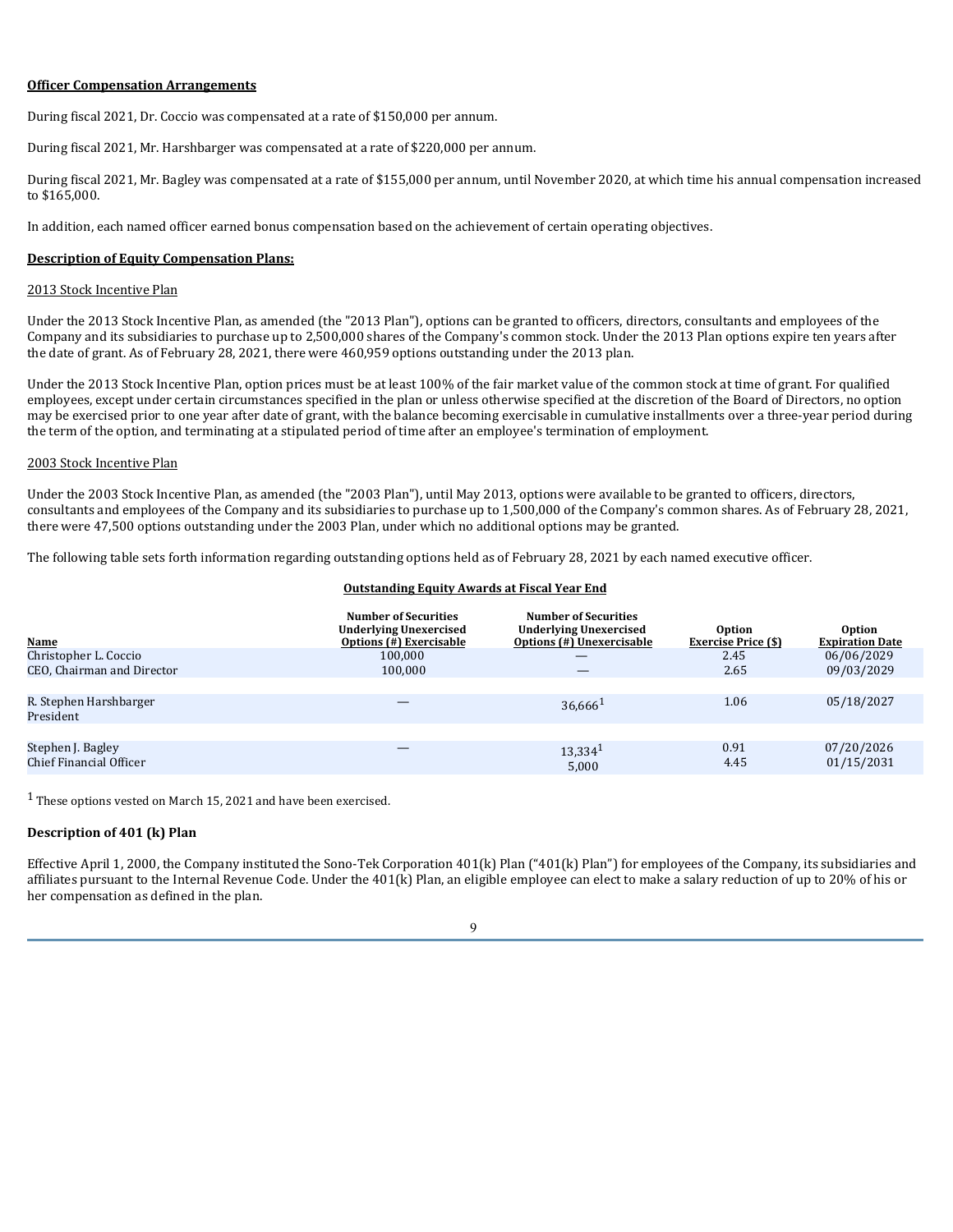# **BENEFICIAL OWNERSHIP OF SHARES**

# **SECURITY OWNERSHIP OF CERTAIN BENEFICIAL OWNERS AND MANAGEMENT**

|                                                 | Amount                 |         |
|-------------------------------------------------|------------------------|---------|
| Name (and address if more than 5%) of           | <b>Beneficially</b>    |         |
| <b>Beneficial owner</b>                         | Owned                  | Percent |
|                                                 |                        |         |
| Directors and Officers                          |                        |         |
| *Stephen J. Bagley                              | 62,043                 | $**$    |
| *Christopher L. Coccio                          | 537,920 <sup>1</sup>   | 3.47%   |
| *R. Stephen Harshbarger                         | 284,978                | 1.84%   |
| *Eric Haskell                                   | $19,500^2$             | $***$   |
| *Donald F. Mowbray                              | 63,690                 | $**$    |
| *Carol O'Donnell                                | $16,000^3$             | **      |
| *Joseph Riemer                                  | 73,285 <sup>4</sup>    | $***$   |
| *Philip A. Strasburg                            | $64,412^5$             | $***$   |
|                                                 |                        |         |
| All Executive Officers and Directors as a Group | 1,214,850 <sup>6</sup> | 7.83%   |
|                                                 |                        |         |
| <b>Additional 5% owners</b>                     |                        |         |
|                                                 |                        |         |
| Emancipation Management LLC <sup>8</sup>        | 6,915,9567             | 44.60%  |
| Charles Frumberg <sup>8</sup>                   |                        |         |
| Circle N Advisors, LLC <sup>9</sup>             |                        |         |
|                                                 |                        |         |
| Richard A. Bayles                               | 840,536                | 5.42%   |
| Judith Schwartz <sup>11</sup>                   | 1,329,930              | 8.58%   |

The above ownership percentages are based on 15,506,699 shares outstanding as of July 7, 2021.

*\*c/o Sono-Tek Corporation, 2012 Route 9W, Milton, NY 12547.*

*\*\* Less than 1%*

*1 Includes 2,000 shares held in the name of Dr. Coccio's wife and 200,000 options currently exercisable issued under the Company's Stock Incentive Plans.*

*2 Represents 19,500 options currently exercisable issued under the Company's Stock Incentive Plans.*

*<sup>3</sup>Represents 16,000 options currently exercisable issued under the Company's Stock Incentive Plans.*

*4 Includes 4,500 options currently exercisable issued under the Company's Stock Incentive Plans.*

*<sup>5</sup>Includes 10,000 shares in the name of Mr. Strasburg's wife and 4,500 options currently exercisable issued under the Company's Stock Incentive Plans.*

*<sup>6</sup>The group total includes 249,000 options currently exercisable issued under the Company's Stock Incentive Plans. The group total does not include 46,000 options that are currently unexercisable. The group total includes 85,529 shares held by Robb Engle, Executive Vice President, and 7,493 shares held by Bennett Bruntil, a Vice President.*

*<sup>7</sup>Emancipation Management LLC, Charles Frumberg and Circle N Advisors share the power to dispose or to direct the disposition of these shares. The Company does not consider these holders to be "affiliates" of the Company.*

*<sup>8</sup>The address of this person is 299 Park Avenue, New York, NY 10171.*

*<sup>9</sup>The address of this person is 1065 Main Street, Suite F, PO Box 336, Fishkill, NY 12524.*

*<sup>10</sup>The address of this person is 3697 Se Doubleton Drive, Stuart, FL 34997.*

*<sup>11</sup>The address of this person is 877 Route 9W, Upper Grandview, NY 10960. Includes 20,000 options currently exercisable issued under the Company's stock incentive plans.*

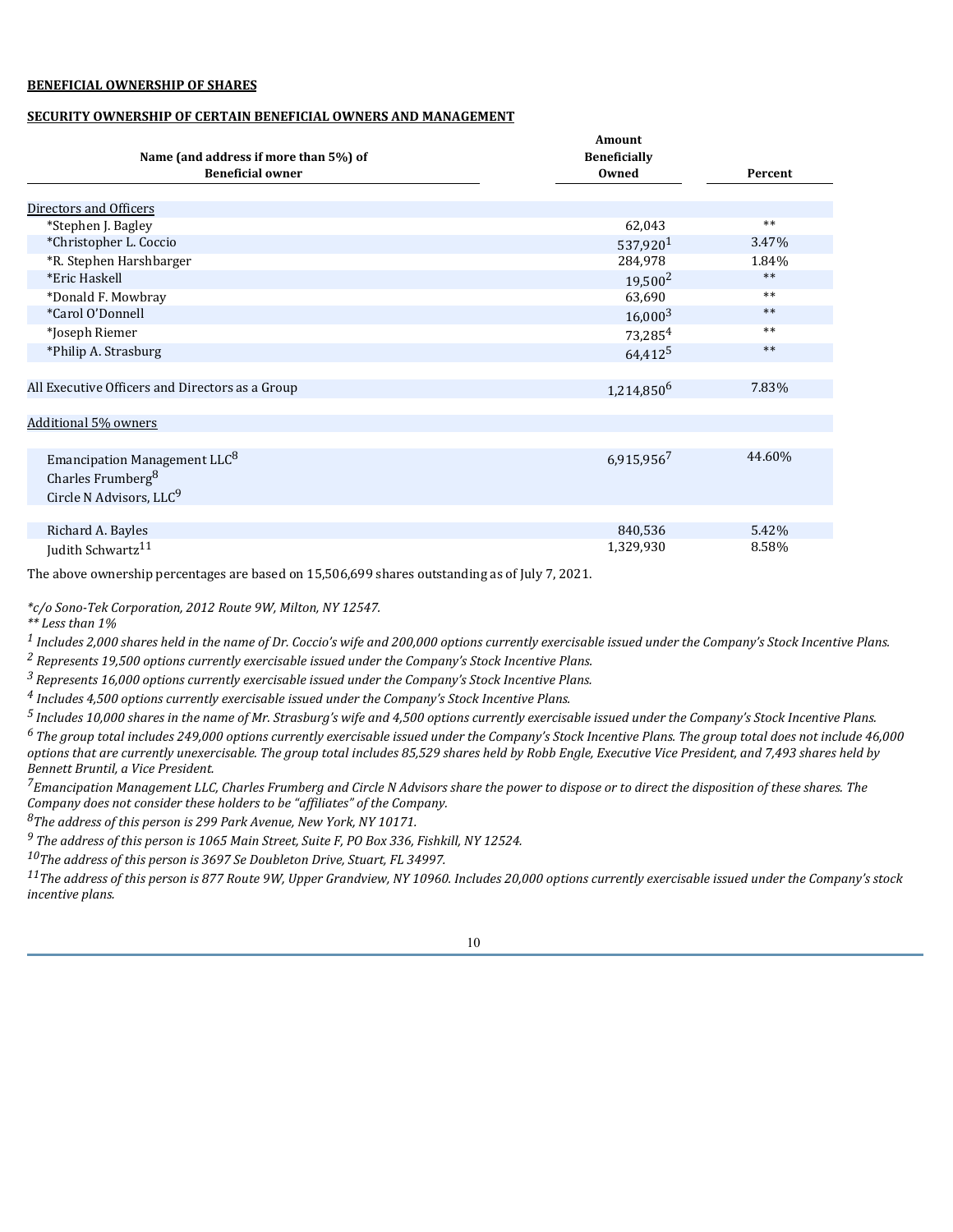### **CERTAIN RELATIONSHIPS AND RELATED TRANSACTIONS**

# Estimated Payments and Benefits Upon Termination or Change in Control

On September 1, 2007, the Company entered into identical Executive Agreements with Stephen J. Bagley, Chief Financial Officer and Christopher L. Coccio, Chief Executive Officer. The Company also entered into an Executive Agreement with R. Stephen Harshbarger, President, on March 5, 2008. The agreements, as subsequently amended, provide that in the event of a change of control of the Company followed by a termination of the executives' employment under certain circumstances, the officers shall receive severance payments equal to two years of the executive's annual base, commissions and bonus compensation paid by the Company for the previous calendar year.

Based on last year's salary arrangements, if the rights of the foregoing officers were to be triggered following a change of control, they would be entitled to the following payments from the Company: Stephen J. Bagley \$391,000, Christopher L. Coccio \$386,000 and R. Stephen Harshbarger \$544,000.

### Severance Agreements

On October 20, 2017, the Company entered into identical Executive Agreements with Stephen J. Bagley, Chief Financial Officer, Christopher L. Coccio, Chief Executive Officer and R. Stephen Harshbarger, President. The agreements provide that in the event of termination of the executive's employment, other than for cause, the officers shall receive severance payments equal to two weeks of compensation for each full year employed by the Company.

### **Beneficial Ownership Reporting Compliance**

Section 16(a) of the Securities Exchange Act of 1934 requires the Company's Directors, executive officers and persons who own more than ten percent of the Company's common stock to file with the Securities and Exchange Commission initial reports of beneficial ownership and reports of changes of beneficial ownership of common stock. Such persons are also required by Securities and Exchange Commission regulations to furnish the Company with copies of all such reports. Based solely on a review of such filings, during the year ended February 28, 2021, all of the Company's Directors and executive officers and holders of more than ten percent of the Company's stock have made timely filings of such reports, with the exception of one late filing by each of Eric Haskell and Donald Mowbray.

# **ITEM 2: RATIFICATION OF APPOINTMENT OF AUDITORS**

The Board of Directors has appointed Friedman LLP, Certified Public Accountants, to audit the books of account and other records of the Company for the fiscal year ending February 28, 2022. In the event of a negative vote, the Board of Directors will reconsider its election. The Audit Committee of the Company's Board of Directors determined the independence of the Company's auditors and recommended their re-appointment to the Board of Directors. Fees paid to or accrued for the auditors were as follows:

#### Audit Fees

For fiscal 2021, the Company paid or accrued fees of approximately \$81,000 for services rendered by Friedman LLP, its independent auditors. These fees included audit and review services.

For fiscal 2020, the Company paid or accrued fees of approximately \$46,500 for services rendered by Liggett & Webb, P.A., its former independent auditors. These fees included audit and review services.

#### Tax Fees

For fiscal 2021, the Company paid or accrued tax preparation fees of approximately \$7,500 for services rendered by RBSM, LLP.

For fiscal 2020, the Company paid or accrued tax preparation fees of approximately \$5,500 for services rendered by Liggett & Webb, P.A.

The Company did not pay any audit related fees or other fees to its independent auditors during the past two fiscal years.

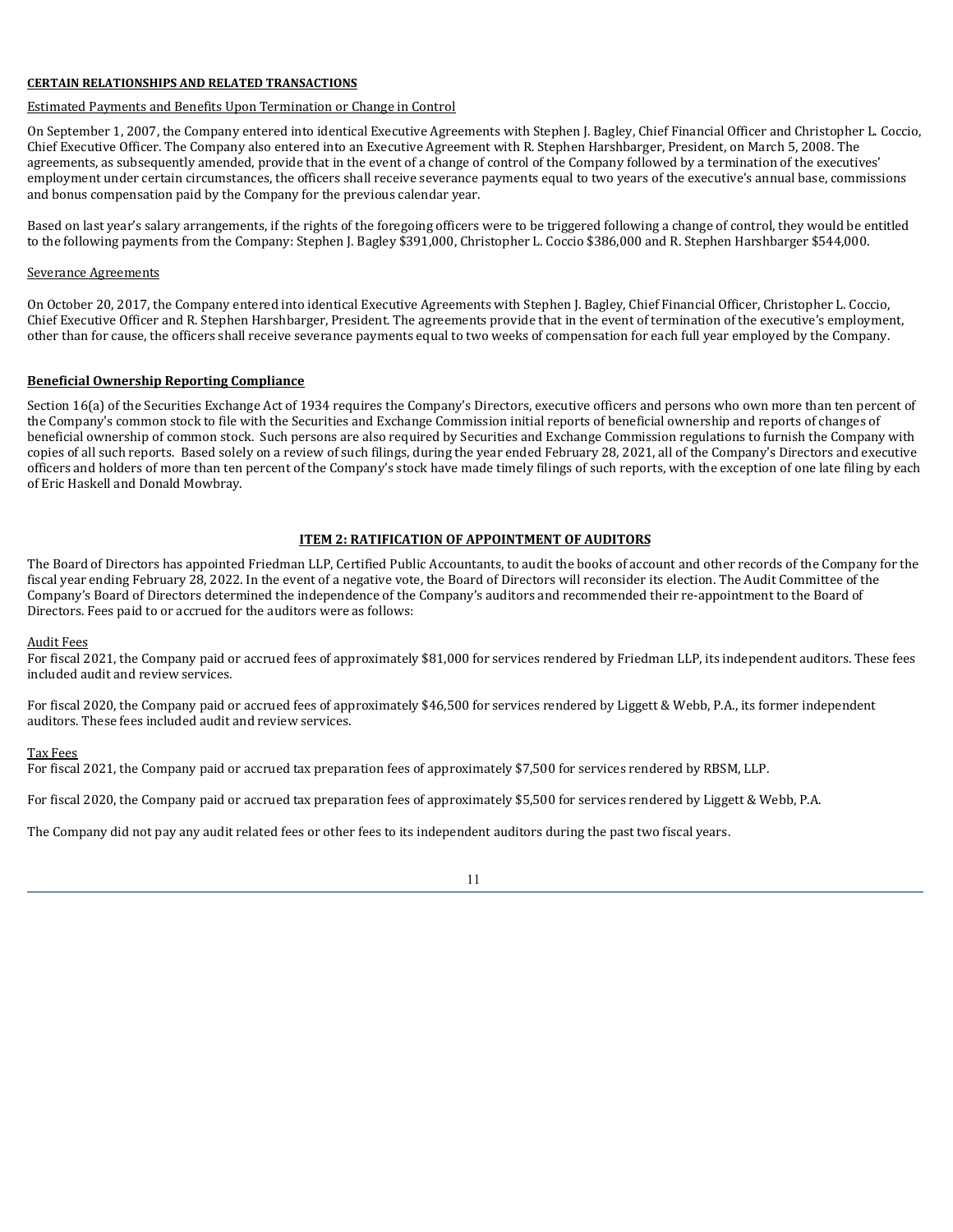The Audit Committee's current policy is to pre-approve all audit and non-audit services, including the preparation of tax returns, that are to be performed and fees to be charged by the Company's independent auditor to ensure that the provision of these services does not impair the independence of the auditor. The Audit Committee was in compliance with the requirements of the Sarbanes-Oxley Act of 2002 regarding the pre-approval of all audit and non-audit services and fees. The Audit Committee (or the entire Board of Directors performing the equivalent functions of an audit committee) preapproved all audit and non-audit services rendered by the Company's principal accountant in fiscal 2021 and 2020.

A representative of the auditors, Friedman LLP, is expected to be present at the Annual Meeting, will have an opportunity to make a statement if he/she desires, and will be available to respond to appropriate questions.

On October 28, 2020, the Company dismissed Liggett & Webb P.A. from serving as the Company's independent accountants and engaged Friedman LLP as its new independent accountants. The Audit Committee of the Company's Board of Directors unanimously recommended that the Company change audit firms, directed the process of review of candidate firms to replace Liggett & Webb, P.A. and made the final decision to engage Friedman LLP.

The reports of Liggett & Webb, P.A. on the financial statements of the Company for the years ended February 28, 2019 and February 29, 2020 contained no adverse opinion or disclaimer of opinion and were not qualified or modified as to uncertainty, audit scope or accounting principle. In connection with its audits of the years ended February 28, 2019 and February 29, 2020 and reviews of the Company's financial statements through August 31, 2020, there were no disagreements with Liggett & Webb, P.A. on any matter of accounting principles or practices, financial statement disclosure, or auditing scope or procedure, which disagreements, if not resolved to the satisfaction of Liggett & Webb, P.A., would have caused them to make reference thereto in their report on the financial statements for such years.

During the two most recent fiscal years and through October 28, 2020, the Company did not consult with Friedman LLP on any matter that (i) involved the application of accounting principles to a specified transaction, either completed or proposed, or the type of audit opinion that might be rendered on the Company's financial statements, in each case where a written report was provided or oral advice was provided that Friedman LLP concluded was an important factor considered by the Company in reaching a decision as to the accounting, auditing or financial reporting issue; or (ii) was either the subject of a disagreement, as that term is defined in Item 304(a)(1)(iv) of Regulation S-K and the related instructions to Item 304 of Regulation S-K, or a reportable event, as that term is defined in Item  $304(a)(1)(v)$  of Regulation S-K.

# **THE BOARD OF DIRECTORS RECOMMENDS THAT THE SHAREHOLDERS VOTE "FOR" THE RATIFICATION OF THE APPOINTMENT OF FRIEDMAN LLP.**

# **ITEM 3: ADVISORY VOTE ON EXECUTIVE COMPENSATION**

The Company is asking shareholders to cast an advisory vote on the compensation of the Company's named executive officers disclosed in the Executive Compensation section of this Proxy Statement and of the change of control and severance payments disclosed in the Certain Relationships and Related Transactions section of this Proxy Statement. While this vote is non-binding, the Company values the opinions of shareholders and will consider the outcome of the vote when making future compensation decisions.

The Board believes that the objectives of the Company's executive compensation program are appropriate for a company of the size and stage of development of the Company and that the Company's compensation policies and practices help meet those objectives. In addition, the Board believes that the Company's executive compensation program achieves an appropriate balance between fixed compensation and variable incentive compensation and pays for performance. The Board also believes that the Company's executive compensation programs effectively align the interests of the Company's executive officers with those of the Company's shareholders by tying a significant portion of their compensation to the Company's performance and by providing a competitive level of compensation needed to recruit, retain and motivate talented executives critical to the Company's long-term success. Accordingly, the Company is asking shareholders to approve the compensation of the Company's named executive officers. This advisory vote is not intended to be limited or specific to any particular element of compensation, but rather cover the overall compensation of the Company's named executive officers and the compensation policies and practices described in this proxy statement.

# **THE BOARD OF DIRECTORS RECOMMENDS THAT THE SHAREHOLDERS VOTE "FOR", IN A NON-BINDING VOTE, THE COMPENSATION OF THE COMPANY'S NAMED EXECUTIVE OFFICERS AS DISCLOSED ABOVE PURSUANT TO ITEM 402 OF REGULATION S-K IN THE EXECUTIVE COMPENSATION AND CERTAIN RELATIONSHIPS AND RELATED TRANSACTION SECTIONS OF THIS PROXY STATEMENT.**

12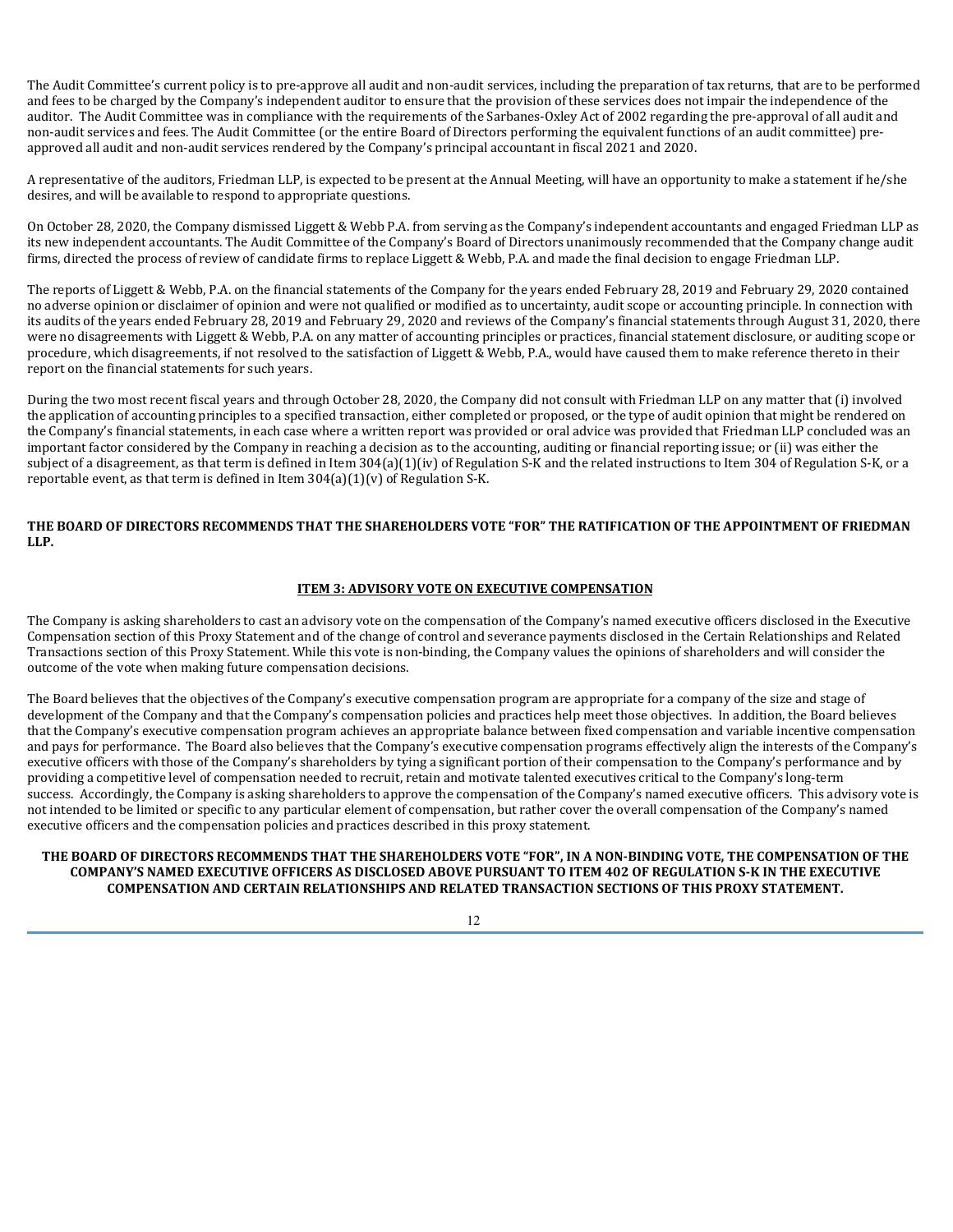# **ITEM 4: OTHER MATTERS**

The Board of Directors is not aware of any business to be presented at the Annual Meeting except the matters set forth in the Notice and described in this Proxy Statement. Unless otherwise directed, all shares represented by proxies will be voted in favor of the proposals of the Board of Directors described in this Proxy Statement. If any other matters come before the Annual Meeting, the persons named in the accompanying Proxy will vote on those matters according to their best judgment.

A copy of Sono-Tek Corporation's Annual Report on Form 10-K for the fiscal year ended February 28, 2021 (without exhibits) will be sent to any shareholder without charge by contacting the Company at the address or phone number listed above. The Company's Annual Report on Form 10-K may also be obtained over the Internet at the Securities and Exchange Commission's website, www.sec.gov.

# **Voting Results**

The preliminary voting results will be announced at the Annual Meeting. The final results will be published in a current report on Form 8-K to be filed with the Securities and Exchange Commission within four business days after the date of the Annual Meeting, provided that the final results are available at such time. In the event the final results are not available within such time period, the preliminary voting results will be published in the current report on Form 8-K to be filed within such time period, and the final results will be published in an amended current report on Form 8-K/A to be filed within four business days after the final results are available. Any stockholder may also obtain the results from the Secretary of the Company, 2012 Route 9W, Milton, NY 12547.

### **Expenses**

The entire cost of preparing, assembling, printing and mailing this Proxy Statement, the enclosed Proxy and other materials, and the cost of soliciting Proxies with respect to the Annual Meeting will be borne by the Company. The Company will request banks and brokers to solicit their customers who beneficially own shares listed of record in names of nominees, and will reimburse those banks and brokers for the reasonable out-of-pocket expense of such solicitations. The original solicitation of Proxies by mail may be supplemented by telephone and facsimile by officers and other regular employees of the Company but no additional compensation will be paid to such individuals.

# **Future Shareholder Proposals**

Proposals of shareholders intended to be presented at the next annual meeting (expected to be held in August 2022) must be received by the Company at 2012 Route 9W, Milton, New York 12547 for inclusion in the Company's Proxy Statement and form of proxy relating to that meeting (expected to be mailed in mid-July 2022) not later than April 15, 2022 to avoid being untimely.

Any shareholder proposal must be made in accordance with the rules and regulations of the Securities and Exchange Commission. In addition, with respect to proposals submitted by a shareholder other than for inclusion in the Company's 2022 Proxy Statement, the Company's By-Laws have established advance notice procedures that shareholders must follow. Pursuant to the By-Laws of the Company, shareholders who wish to nominate any person for election to the Board of Directors or bring any other business before the 2022 Annual Meeting must generally give notice thereof to the Company at its principal executive offices not less than 60 days nor more than 90 days before the date of the meeting. All nominations for director or other business sought to be transacted that are not timely delivered to the Company, or that fail to comply with the requirements set forth in the Company's By-Laws, will be excluded from the Annual Meeting, as provided in the By-Laws. A copy of the By-Laws of the Company is available upon request from the Secretary of the Company, 2012 Route 9W, Milton, New York 12547.

Signed:

/s/Claudine Y. Corda Claudine Y. Corda

July 15, 2021

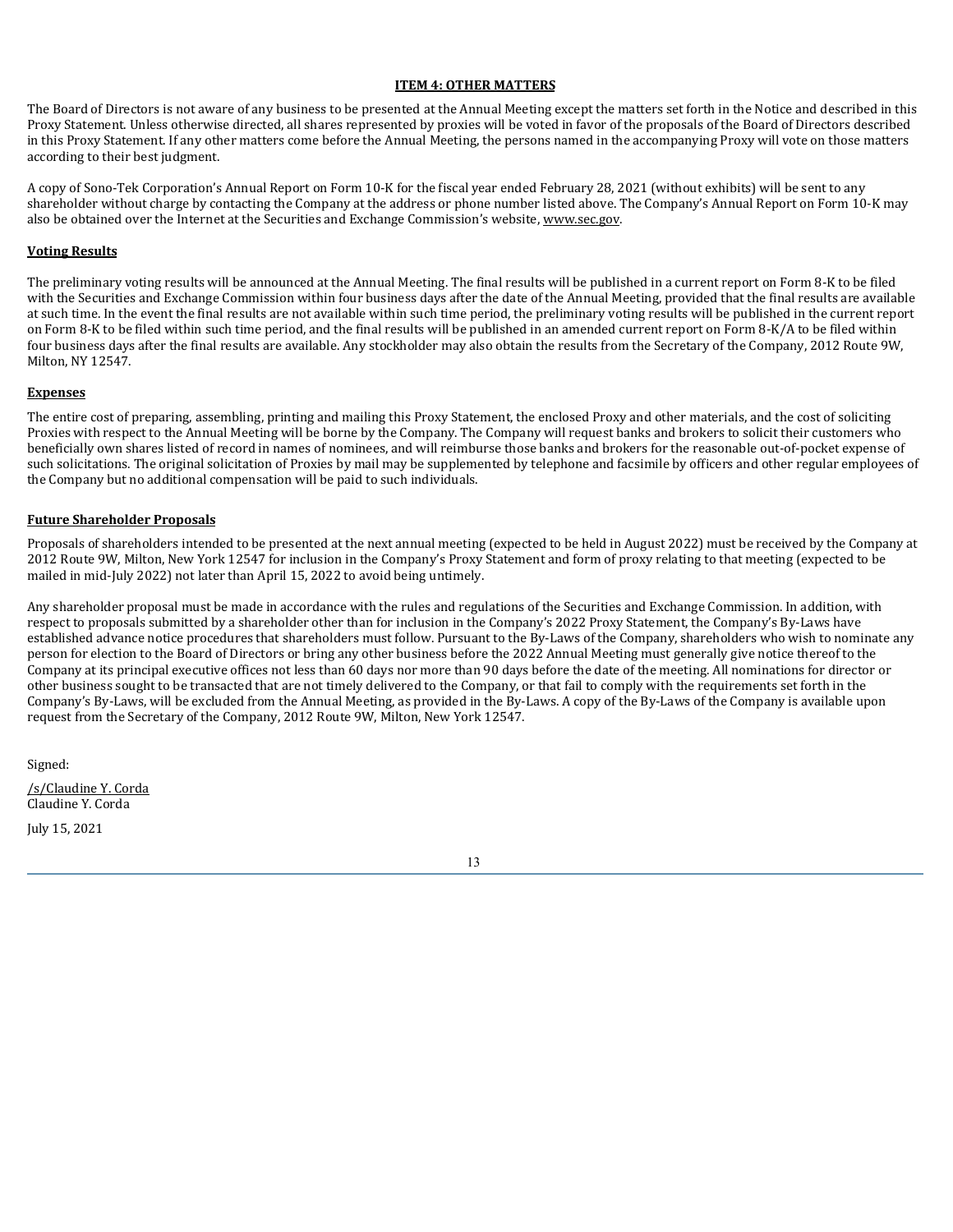SONO-TEK CORRORATION 2012/2010/31:00:01:05 2 **INTON, NY 12547** 

# VOTE BY INTERNET - www.proxyvote.com

Use the internet to transmit your voting instructions and for electronic delivery<br>of information up until 11:59 p.m. Eastern Time the day before the cut-off cate or meeting date. Have your proxy card in hand when you access the web site and follow the instructions to obtain your records and to create an electronic voting instruction form.

#### ELECTRONIC DELIVERY OF FUTURE PROXY MATERIALS

Electromate because the costs incurred by our company in mailing proxy<br>If you would like to reduce the costs incurred by our company in mailing proxy<br>materials, you can consent to receiving all future proxy statements, pro proxy materials electronically in future years.

#### VOTE BY PHONE - 1-800-690-6903

Use any touch-tone telephone to transmit your voting instructions up until 11:59 p.m. Eastern Time the day before the cut-off date or meeting date. Have your proxy card in hand when you call and then follow the instructions.

#### VOTE BY MAIL

Vark, sign and date your proxy card and return it in the postage-paid<br>envelope we have provided or return it to Vote Processing, c/o Broadridge, 51 Mercedes Way, Edgewood, NY 11717.

#### TO VOTE, MARK BLOCKS BELOW IN BLUE OR BLACK INK AS FOLLOWS:

|                                                                                                                                     |                                                                                                                                                                                                                                                                                                                                            |     |                             |        | D57511-P59667                                                                                     | KEEP THIS PORTION FOR YOUR RECORDS  |  |   |                     |
|-------------------------------------------------------------------------------------------------------------------------------------|--------------------------------------------------------------------------------------------------------------------------------------------------------------------------------------------------------------------------------------------------------------------------------------------------------------------------------------------|-----|-----------------------------|--------|---------------------------------------------------------------------------------------------------|-------------------------------------|--|---|---------------------|
|                                                                                                                                     |                                                                                                                                                                                                                                                                                                                                            |     |                             |        | THIS PROXY CARD IS VALID ONLY WHEN SIGNED AND DATED.                                              | DETACH AND RETURN THIS PORTION ONLY |  |   |                     |
| SONO-TEK CORPORATION                                                                                                                |                                                                                                                                                                                                                                                                                                                                            |     | For Withhold For All<br>All |        | To withhold authority to vote for any individual                                                  |                                     |  |   |                     |
| The Board of Directors recommends you vote FOR<br>the following:                                                                    |                                                                                                                                                                                                                                                                                                                                            | Αll |                             | Except | nominee(s), mark "For All Except" and write the<br>number(s) of the nominee(s) on the line below. |                                     |  |   |                     |
| 1                                                                                                                                   | Election of Directors Expiring Term 2023:                                                                                                                                                                                                                                                                                                  | O   | 0                           | O      |                                                                                                   |                                     |  |   |                     |
|                                                                                                                                     | Naminees:                                                                                                                                                                                                                                                                                                                                  |     |                             |        |                                                                                                   |                                     |  |   |                     |
|                                                                                                                                     | Dr. Christopher L. Coccio<br>011<br>Dr. Joseph Riemer<br>021<br>R. Stephen Harshbarger<br>03)<br>04) Philip Strasburg                                                                                                                                                                                                                      |     |                             |        |                                                                                                   |                                     |  |   |                     |
|                                                                                                                                     | The Board of Directors recommends you vote FOR the following proposals:                                                                                                                                                                                                                                                                    |     |                             |        |                                                                                                   |                                     |  |   | For Against Abstain |
| To ratify the appointment of Friedman LLP as the Company's independent auditors for the fiscal year ending February 28, 2022.<br>2. |                                                                                                                                                                                                                                                                                                                                            |     |                             |        |                                                                                                   |                                     |  | O | O                   |
| To cast an advisory vote on the compensation of the Company's named executive officers.<br>3.                                       |                                                                                                                                                                                                                                                                                                                                            |     |                             |        |                                                                                                   |                                     |  |   | п                   |
|                                                                                                                                     | NOTE: Such other business as may properly come before the meeting or any adjournment thereof.                                                                                                                                                                                                                                              |     |                             |        |                                                                                                   |                                     |  |   |                     |
|                                                                                                                                     |                                                                                                                                                                                                                                                                                                                                            |     |                             |        |                                                                                                   |                                     |  |   |                     |
|                                                                                                                                     |                                                                                                                                                                                                                                                                                                                                            |     |                             |        |                                                                                                   |                                     |  |   |                     |
|                                                                                                                                     |                                                                                                                                                                                                                                                                                                                                            |     |                             |        |                                                                                                   |                                     |  |   |                     |
|                                                                                                                                     |                                                                                                                                                                                                                                                                                                                                            |     |                             |        |                                                                                                   |                                     |  |   |                     |
|                                                                                                                                     |                                                                                                                                                                                                                                                                                                                                            |     |                             |        |                                                                                                   |                                     |  |   |                     |
|                                                                                                                                     |                                                                                                                                                                                                                                                                                                                                            |     |                             |        |                                                                                                   |                                     |  |   |                     |
|                                                                                                                                     | Please sign exactly as your name(s) appear(s) hereon. When signing as attorney, executor, administrator, or other fiduciary, please give full title as such. Joint<br>owners should each sign personally. All holders must sign. If a corporation or partnership, please sign in full corporate or partnership name by authorized officer. |     |                             |        |                                                                                                   |                                     |  |   |                     |
|                                                                                                                                     |                                                                                                                                                                                                                                                                                                                                            |     |                             |        |                                                                                                   |                                     |  |   |                     |
|                                                                                                                                     | Signature [FLEASE SIGN WITHIN BOX]<br>Date                                                                                                                                                                                                                                                                                                 |     |                             |        | Signature (Joint Owners)                                                                          | Date                                |  |   |                     |

Important Notice Regarding the Availability of Proxy Materials for the Annual Meeting:

The Annual Report, Notice and Proxy Statement are available at www.proxyvote.com.